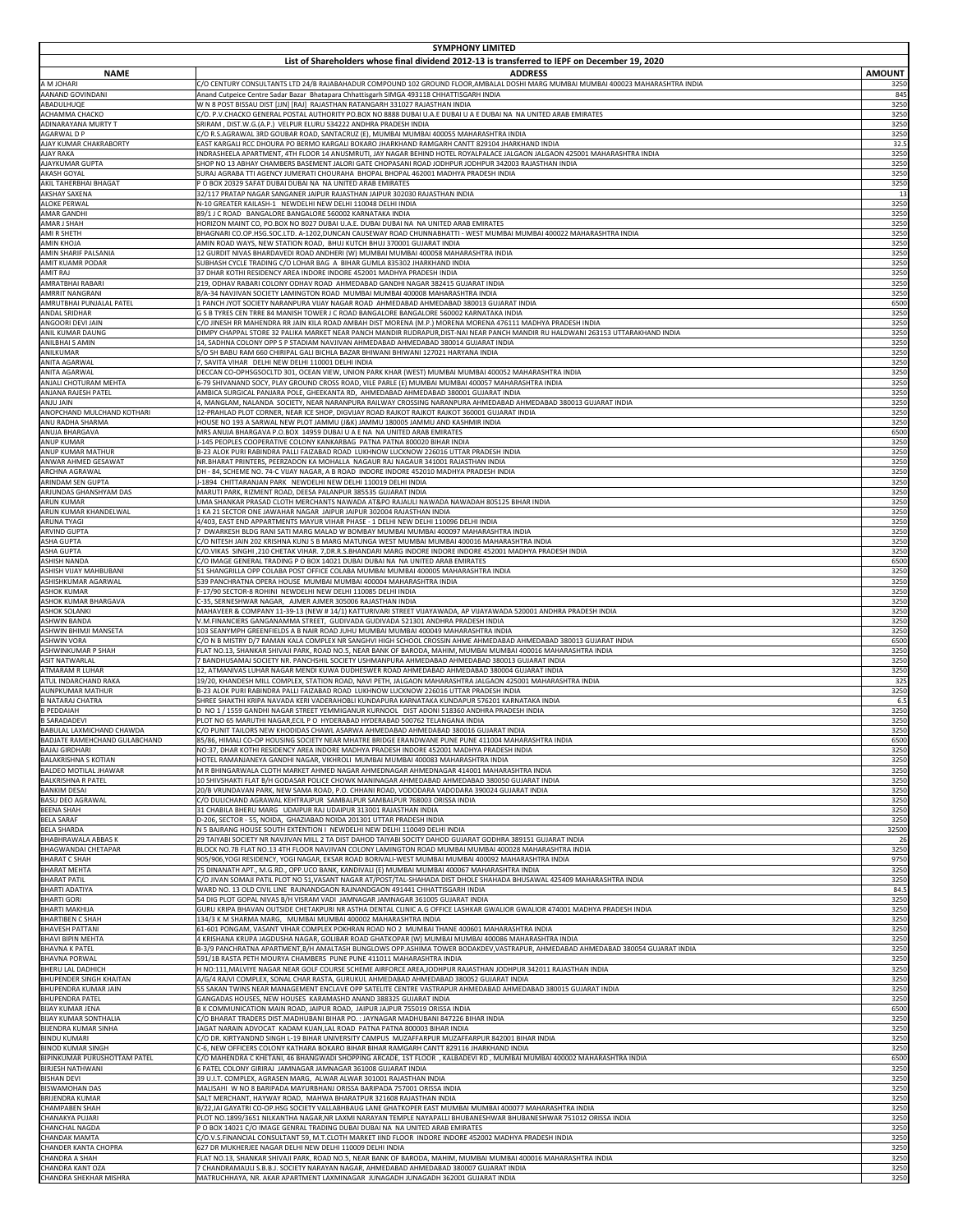| <b>CHANDRADHAN RAI</b>         | MANI NIWAS, GOURAKSHANI GAJRARH, SASARAM BIHAR ROHTAS SASARAM 821115 BIHAR INDIA                                                      | 3250   |
|--------------------------------|---------------------------------------------------------------------------------------------------------------------------------------|--------|
| <b>CHANDRAKANT NAIK</b>        | C/O 11 BRD ,AF AIR FORCE STATION NASIK NASIK 422221 MAHARASHTRA INDIA                                                                 | 3250   |
| <b>CHANDRAKANT SINHA</b>       | 5/5 ANANDPURI WEST OF BORING CANAL ROAD PATNA PATNA 800001 BIHAR INDIA                                                                | 3250   |
| <b>CHANDRAKANTA PATEL</b>      | B/ SHRENIK PARK OPP FOOTBALL GROUND PRODUCTIVITY ROAD AKOTA , VADODATA VADODARA 390020 GUJARAT INDIA                                  | 3250   |
| CHANDRAMOHAN M GOPALAN         | P.B.5231, SHARJAH U.A.E. U A E NA NA UNITED ARAB EMIRATES                                                                             | 3250   |
| <b>CHANDRIKA JOSHI</b>         | 29 HIMALAYA SOCIETY 41-A,S N MARG ANDHERI (E) MUMBAI MUMBAI 400069 MAHARASHTRA INDIA                                                  | 3250   |
| <b>CHETAN S KOTHARI</b>        | 907-908, RAJMADHUR DEVIDAS LANE I C COLONY LAYOUT BORIVALI (WEST) MUMBAI MUMBAI 400103 MAHARASHTRA INDIA                              | 3250   |
| <b>CHHAYABEN SHAH</b>          | 43 B PARAS PRABHU SOCIETY OPP VISHALNAGAR ISHANPUR AHMEDABAD GANDHI NAGAR 382443 GUJARAT INDIA                                        | 3250   |
| <b>CHIMAN RAO</b>              | 81, MAZGAON ROAD OPP.ELLY KADURI SCHOOL 2ND LANE MUMBAI MUMBAI 400010 MAHARASHTRA INDIA                                               | 3250   |
| CHINNA NARASA RANIN            | CARE OF FIELD OFFICER A P OIL FED KOLLAPUR GADWAL 509102 TELANGANA INDIA                                                              | 3250   |
| <b>CHINNAMMA KURIAKOSE</b>     | C/O.M.O.KURIAKOSE, ETISALAT, P.O.BOX.980, SHARJAH, U.A.E. U A E NA  NA UNITED ARAB EMIRATES                                           | 3250   |
| <b>CHITRA DADOO</b>            | SIMBHOLI(GHAZIRABAD) UP HAPUR 245207 UTTAR PRADESH INDIA                                                                              | 3250   |
| <b>CHOUDAPPA PAPPURU</b>       | DARA SATYANARAYANA BUILDING 3-49, 1ST FLR., VIJAYNAGARAM STREET PRODDATUR KADAPA(DT) PRODDATUR 516360 ANDHRA PRADESH INDIA            | 3250   |
| <b>D D SINGLA</b>              | GH/13, FLAT NO.17, PASCHIM VIHAR, NEWDELHI NEW DELHI 110041 DELHI INDIA                                                               | 3250   |
| <b>D N DALALHUF</b>            | 7/34 JOOTHICA 22,SLEATER ROAD MUMBAI MUMBAI 400007 MAHARASHTRA INDIA                                                                  | 3250   |
| D S ANNAPURNAMMA               | C/O D.NAAGA RAJU 1-10-249/4 ASHOK NAGAR EXTN HYDERABAD HYDERABAD 500020 TELANGANA INDIA                                               | 3250   |
| <b>DAJYABHAI G PATAL</b>       | 28/B,MARWADI BIDG,SHANTA WADI, ANDHERI (W) MUMBAI MUMBAI 400058 MAHARASHTRA INDIA                                                     | 3250   |
| <b>DARSHANA PARIKH</b>         | 11,BIJAL BUNGLOWS,NR.GOKUL ROW HOUSES B/H HIMALI TOWER, NEAR SHYAMAL CROSS ROADS, SATELLITE, AHMEDABAD AHMEDABAD 380015 GUJARAT INDIA | 3250   |
| <b>DATTATRAY BHAVSAR</b>       | C/O VANDANA PANDIT 103 VIDYA VILLA  OLD NAGARDAS ROAD ANDHERI (E) MUMBAI MUMBAI 400069 MAHARASHTRA INDIA                              | 6500   |
| <b>DAVE YOGENDRA</b>           | C/O.PRAYAS SINGHI 210 CHETAK VIHAR NEW PALASIA INDORE INDORE 452001 MADHYA PRADESH INDIA                                              | 3250   |
| <b>DAXESH SEVANTILAL SHAH</b>  | 109/6 ARDESHIR DADY STREEET PATEL BLDG, 1ST FLOOR C P TANK MUMBAI MUMBAI 400004 MAHARASHTRA INDIA                                     | 3250   |
| <b>DEEPA MUTHA</b>             | 5 NAVJEEVAN COLONY AHMEDNAGAR AHMEDNAGAR AHMEDNAGAR 414001 MAHARASHTRA INDIA                                                          | 3250   |
| <b>DEEPA TEJAS DESAI</b>       | 30 KARAN PARA DESAI COTTAGE RAJKOT A RAJKOT 360001 GUJARAT INDIA                                                                      | 130    |
| <b>DEEPAK AMRATLAL GOPANI</b>  | 339/13, DERAWALO KHANCHO PANJARA POLE KALUPUR AHMEDABAD AHMEDABAD 380001 GUJARAT INDIA                                                | 4907.5 |
| <b>DEEPAK N PANDYA</b>         | O/6 SECTOR 7/A NIRNAY NAGAR AHMEDABAD GANDHI NAGAR 382481 GUJARAT INDIA                                                               | 3250   |
| <b>DEEPAK SHRIWASTAWA</b>      | C/O DR.K.D.MAHAJAN HARDOL BABA HARDA(M.P.) DIST-HOSHANGABAD HARDA HOSHANGABAD 461331 MADHYA PRADESH INDIA                             | 3250   |
| <b>DEO KANT SHARMA</b>         | 1B 112 HILL TOP COLONY P O SUNDAY BAZAR BOKARU RAMGARH CANTT 829127 JHARKHAND INDIA                                                   | 3250   |
| <b>DEPAK DEVNANI</b>           | ENGINEERING PRODUCTS INDIA 101, SYDENLUNAS ROAD CHENNAI CHENNAI 600003 TAMIL NADU INDIA                                               | 3250   |
| <b>DESRAJ AHUJA</b>            | 80/39-A, MALUIYA NAGAR, NEWDELHI NEW DELHI 110017 DELHI INDIA                                                                         | 3250   |
| <b>DEVENDRA BHANDARI</b>       | 7 ARUMUGAM STREET NEAR SELECT THEATER CHENNAI CHENNAI 600001 TAMIL NADU INDIA                                                         | 3250   |
| <b>DEVENDRA PRASAD</b>         | 1B 112 HILL TOP COLONY P O SUNDAY BAZAR BOKARO RAMGARH CANTT 829127 JHARKHAND INDIA                                                   | 3250   |
| <b>DEVI PRASAD</b>             | B-78, GOVINDPUR, ALLAHABAD ALLAHABAD ALLAHABAD 211004 UTTAR PRADESH INDIA                                                             | 3250   |
| <b>DEVIYANI NATVARLAL</b>      | PLOT NO.16, VIRBHADRA SOCIETY OPP SBI NILLAMBAG CHOCK BHAVNAGAR GUJARAT BHAVNAGAR 364001 GUJARAT INDIA                                | 3250   |
| <b>DEVKIBEN D BHANSHALI</b>    | A B 22-23 HIRA MOTI NAGAR 2ND FLOOR MUMBAI THANE 400604 MAHARASHTRA INDIA                                                             | 3250   |
| <b>DHAMUR SHAH</b>             | 25 FANCY CHAMBERS 3RD FLOOR,SURAT STREET CARNAC BUNDER MUMBAI MUMBAI 400009 MAHARASHTRA INDIA                                         | 3250   |
| <b>DHANJIBHAI K PATEL</b>      | 11 MANGALAM SOCIETY JINTAN ROAD SURENDRANAGAR SURENDRANAGAR 363001 GUJARAT INDIA                                                      | 3250   |
| <b>DHERAJ VERMA</b>            | C/O.MADHYA PRADESH TEXTILE AGENCIES 59,M.T.CLOTH MARKET,2ND FLOOR INDORE INDORE 452002 MADHYA PRADESH INDIA                           | 3250   |
| <b>DHIRESH LOONKER</b>         | RAJUMANI TRANSPORT CO., BHERU BAL JAIN MANDIR JODHPUR JODHPUR 342001 RAJASTHAN INDIA                                                  | 3250   |
| <b>DILIP BOTHRA</b>            | C/O DILIP JAIN,545, 7TH MAIN 9TH CROSS, SADASHIVANGAR,2ND FLOOR BANGALORE BANGALORE 560080 KARNATAKA INDIA                            | 3250   |
| <b>DILIP KUMAR BAID</b>        | RAJSHREE ELECTRONICS 139/1, S P ROAD V T COMPLEX BANGALORE BANGALORE 560002 KARNATAKA INDIA                                           | 3250   |
| <b>DILIP KUMAR GUPTA</b>       | 64 NEW HUKUMCHAND COLONY NEAR RAMCHANDRA NAGAR INDORE M P PANDHARPUR 413377 MAHARASHTRA INDIA                                         | 3250   |
| <b>DILIPSINGH P PARADESHI</b>  | 2245 GANGADARWAJA ROAD YEOLA DIST NASIK MALEGAON AHMEDNAGAR 423401 MAHARASHTRA INDIA                                                  | 325    |
| <b>DIMPAL AMIN</b>             | C/O KAILASHCHANDRA M MEHTA D/3/9 JULLY APPARTMENT NR RAJMIN GAS CO GIRDHAR NAGAR SHAH AHMEDABAD AHMEDABAD 380000 GUJARAT INDIA        | 3250   |
| <b>DINESH A CHHAYA</b>         | A-80, AALAP HERITAGE AALAP HERITAGE SATYA SAI HEART HOSPITAL RD RAJKOT RAJKOT 360005 GUJARAT INDIA                                    | 3250   |
| <b>DINESH GARG</b>             | 14 NIYA GANJ GHAZIABAD GHAZIABAD 201001 UTTAR PRADESH INDIA                                                                           | 3250   |
| <b>DINESH MAGANLALA DHANAK</b> | P.O.BOX 281, SHARJAH, U A E U A E NA NA UNITED ARAB EMIRATES                                                                          | 3250   |
| <b>DINESH SHAH</b>             | TRANS INDIA CAPITAL,6 BHOSALE HIGHTS,1195 F C ROAD PUNE PUNE 411005 MAHARASHTRA INDIA                                                 | 3250   |
| DINESHCHANDRA PATIDAR          | RATANLAL SHANKARLAL PATIDAR COMMISSION AGENT STATION ROAD NEEMUNCH NEEMUCH 458941 MADHYA PRADESH INDIA                                | 3250   |
| <b>DIPEN K KOTAK</b>           | . 15 VANDANA SOCIETY RAMDASPETH   NAGPUR MAHARASHTRA NAGPUR 440010 MAHARASHTRA INDIA                                                  | 162.5  |
| <b>DIPTI T SHAH</b>            | 22/3 SHREE NIKETAN CHOWPATTY BAND STAND  MUMBAI MUMBAI 400006 MAHARASHTRA INDIA                                                       | 3250   |
| <b>DIVYESH CHANDRAKANT</b>     | 2/4432, CHHAPGHAR SHERI SANGRAMPURA SURAT SURAT 395002 GUJARAT INDIA                                                                  | 3250   |
| <b>DROPATI DAVI</b>            | VD-15-3B JANTA FLATS PITAM PURA NEWDELHI NEW DELHI 110034 DELHI INDIA                                                                 | 3250   |
| <b>DURGA MEKA</b>              | FLAT-405, PELICAN-B REHAJAWOODS KALYANI NAGAR PUNE, MAHARASHTRA PUNE 411006 MAHARASHTRA INDIA                                         | 3250   |
| DURGAPRASAD AGARWAL            | C/O.R.S.AGRAWAL, A/2 HARINIWAS, 3RD ROAD, GOLIBAR, SANTACRUZ (E), MUMBAI MUMBAI 400055 MAHARASHTRA INDIA                              | 3250   |
| DURGAPRASAD AGARWAL            | F/O R S AGRAWAL A/2 HARI NIWAS 3RD GOLIBAR RD SANTACRUZ EAST MUMBAI MAHARASHTRA MUMBAI 400055 MAHARASHTRA INDIA                       | 3250   |
| <b>ESWARPRASAD GAJULA</b>      | H NO 50 746 5 B ENDOWMENTS COLONY NEAR SILVER JUBILEE COLLEGE HOSTEL KURNOOL KURNOOL 518002 ANDHRA PRADESH INDIA                      | 3250   |
| <b>FARSHEED PATEL</b>          | C/O DORABJEE & CO 1-B MOLIDENA ROAD PUNE PUNE 411001 MAHARASHTRA INDIA                                                                | 3250   |
| <b>FIDAHUSEN MOMIN</b>         | 2508 PARABDIS POLE, TAJPUR, JAMALPUR,  AHMEDABAD AHMEDABAD 380001 GUJARAT INDIA                                                       | 3250   |
| <b>G NARAYAN REDDY</b>         | AGRICULTURIEST TIMMASANDRA VILLAGE KONAPALLI CHINTAMANI KOLAR 563125 KARNATAKA INDIA                                                  | 3250   |
| <b>G RADHADEVI</b>             | NO.117, 28TH CROSS, 12TH MAIN, BANASHANKARI II STAGE. BANGALORE BANGALORE 560070 KARNATAKA INDIA                                      | 3250   |
| <b>G VANAJASHI</b>             | NO 716 10TH  A  MAIN ROAD 4TH BLOCK JAYANAGAR BANGALORE BANGALORE BANGALORE 560011 KARNATAKA INDIA                                    | 3250   |
| <b>GADHABHAI MANSURI</b>       | 555 GIRDHARNAGAR SOCIETY SHAHIBAUG AHMEDABAD AHMEDABAD 380004 GUJARAT INDIA                                                           | 3250   |
| <b>GANDALAL PATEL</b>          | 69/598 PUSHPAK APPARTMENT SOLA ROAD NARANPURA AHMEDABAD AHMEDABAD 380013 GUJARAT INDIA                                                | 3250   |
| <b>GANGA MORE</b>              | TRIDENT MERCENTILE PVT LTD 123 NARAYAN DHURU STREET 4TH FLOOR MUMBAI MUMBAI 400003 MAHARASHTRA INDIA                                  | 3250   |
| <b>GANGA SINGH</b>             | NO:11-A, GOVIND NAGAR WEST TILAK MARG WARD NO:74, AMER ROAD JAIPUR, RAJASTHAN JAIPUR 302002 RAJASTHAN INDIA                           | 3250   |
| <b>GARGI PARESH SHAH</b>       | C/O ACME INVESTMENT 301 JANKI CHAMBER MAHURAT POLE MANEKCHOWK AHMEDABAD AHMEDABAD 380001 GUJARAT INDIA                                | 3250   |
| <b>GAURAV SETHIA</b>           | C/O.KIRAN SINGHI 209,CHETAK VIHAR,7 DR.R.S. BHANDARI MARG INDORE INDORE 452001 MADHYA PRADESH INDIA                                   | 3250   |
| <b>GAURAV SETHIYA</b>          | C/O VIKAS SINGHI 209 CHETAK VIHAR 7 DR. R.S. BHANDARI MARG INDORE INDORE 452001 MADHYA PRADESH INDIA                                  | 3250   |
| <b>GEETA J GALA</b>            | 239 A 1ST FLOOR ROOM NO 2 J S ROAD MUMBAI MAHARASHTRA MUMBAI 400004 MAHARASHTRA INDIA                                                 | 162.5  |
| <b>GEETA MASAND</b>            | A/4 SINDHI COLONY GARAM SADAK MORAR GWALIOR MADHYA PRADESH GWALIOR 474006 MADHYA PRADESH INDIA                                        | 65     |
| <b>GEORGE VARGHESE</b>         | 1-J, ORCHARD GREEN VILLAMENTS OFF INTERMEDIAT RING ROAD BANGLORE BANGALORE 560071 KARNATAKA INDIA                                     | 3250   |
| <b>GIRIJA NARAYANAN</b>        | 115 T V SWAMY ROAD WEST R S PURAM COIMBATORE COIMBATORE 641002 TAMIL NADU INDIA                                                       | 3250   |
| GIRISHCHANDRA AGARWAL          | 201-B, GUJRAL APARTMENT, PREM NAGAR MAC NAIR ROAD BAREILLY BAREILLY 243001 UTTAR PRADESH INDIA                                        | 6500   |
| <b>GOPAL F LAKHOTIA</b>        | 2703, SHREEPATI ARCADE AUGUST KRANTI MARG, NANA CHOWK MUMBAI MUMBAI 400026 MAHARASHTRA INDIA                                          | 3250   |
| <b>GOVIND RAM SARAF</b>        | D-206, SECTOR - 55, NOIDA, GHAZIABAD NOIDA 201301 UTTAR PRADESH INDIA                                                                 | 3250   |
| <b>GUPTA BALKISHAN</b>         | C/O.JEEVRAJ SINGHI 209, CHETAK VIHAR NEW PALASIA INDORE INDORE 452001 MADHYA PRADESH INDIA                                            | 3250   |
| <b>GUPTA PANNALAL</b>          | C/O.JEEVRAJ SINGHI 209, CHETAK VIHAR NEW PALASIA INDORE INDORE 452001 MADHYA PRADESH INDIA                                            | 3250   |
| <b>GUPTA RAMGOPAL</b>          | C\O VIKAS SINGHI 210,,CHETAK VIHAR 7  DR.R.S.BHANDARI MARG INDORE INDORE 452001 MADHYA PRADESH INDIA                                  | 3250   |
| <b>GUPTA SHRINATH</b>          | HOUSE NO:379 INDRAPURI COLONY INDORE MADHYA PRADESH INDORE 452001 MADHYA PRADESH INDIA                                                | 3250   |
| <b>GUPTA VIRENDRA</b>          | C/O. JEEVRAJ SINGHI 209, CHETAK VIHAR NEW PALASIA INDORE INDORE 452001 MADHYA PRADESH INDIA                                           | 3250   |
| <b>GURMUKH K LULLA</b>         | C/6 SHYAMAL APPARTMENT NEAR RLY CROSS AWARD KUBER NAGAR AHMEDABAD GANDHI NAGAR 382345 GUJARAT INDIA                                   | 3250   |
| <b>GURUBACHAN SINGH</b>        | R B 20 PHASE I SECTOR 6 R K PURAM NEWDELHI NEW DELHI 110022 DELHI INDIA                                                               | 3250   |
| <b>GURUSHARAN MUCHHAL</b>      | 6 ABHISHEK 9 GOPAL BAG INDORE INDORE 452004 MADHYA PRADESH INDIA                                                                      | 3250   |
| <b>HP GIRJESWARA</b>           | 772/4 59TH CROSS 5THH BLOCK RAJAJINAGAR BANGALORE BANGALORE 560010 KARNATAKA INDIA                                                    | 3250   |
| HAMOOD AHMED SIDDIQUI          | FLAT NO.505 KESHAV ESTATE FLAT, DURGAM CHERUVU, LAKE MADHAPUR HYDERABAD TELANGANA HYDERABAD 500083 TELANGANA INDIA                    | 3250   |
| HANS RAJ SINGHPUNIYA           | WARD NO. 27 KISAN COLONY, STATION ROAD FATEHPUR, SHEKHAWATI SIKAR (RAJ.) FATEHPUR RAJASTHAN 332301 RAJASTHAN INDIA                    | 1950   |
| <b>HARDIK A JAIN</b>           | MAHAVIR METAL HOUSE 137 BORA BAZAR STREET FORT MUMBAI MUMBAI 400001 MAHARASHTRA INDIA                                                 | 3250   |
| HARI NARAIN GURTU              | HARI NARAIN GURTU FLAT NO 4233, SECTOR-D-POCKET-4 VASANT KUNJ NEWDELHI NEW DELHI 110070 DELHI INDIA                                   | 3250   |
| <b>HARICHARAN PRASAD</b>       | M/S DHANPAT RAM NACHAN ROAD BENACHITY DURGAPUR BURDWAN 713213 WEST BENGAL INDIA                                                       | 3250   |
| <b>HARISH BHALLA</b>           | MAEGABYTE SARAN CHAMBERS 5 PARK ROAD LUKHNOW LUCKNOW 226000 UTTAR PRADESH INDIA                                                       | 3250   |
| <b>HARISH N GADHVI</b>         | 5/3 MINICIPAL STAFF QUARTER, B/H.LAL BUNGLOW, ELLISBRIDGE, AHMEDABAD AHMEDABAD 380006 GUJARAT INDIA                                   | 3250   |
| <b>HARKABAI CHORDIYA</b>       | 1102A/2B SHIVAJI NAGAR PUNE PUNE 411016 MAHARASHTRA INDIA                                                                             | 3250   |
| <b>HARPREET GANDHI</b>         | NARAIN MARKET BALRAMPUR GONDA GONDA 271201 UTTAR PRADESH INDIA                                                                        | 3250   |
| <b>HARSHAD AMBALAL PATEL</b>   | A-93 SATELITE CENTRE VASTRAPUR AHMEDABAD AHMEDABAD 380015 GUJARAT INDIA                                                               | 6500   |
| <b>HAWAHARLAL BHAN</b>         | 44 ANAND VIHAR PITAMPURA NEWDELHI NEW DELHI 110034 DELHI INDIA                                                                        | 3250   |
| <b>HEELAM GOABA</b>            | 2226 RAJPURA RAJPURA 140401 PUNJAB INDIA                                                                                              | 3250   |
| <b>HEENA KUMARI</b>            | NO 15 2NDFLOOR KUMBARPET BANGALORE BANGALORE 560002 KARNATAKA INDIA                                                                   | 1300   |
| <b>HEERALAL ZAMBANI</b>        | 63 AMBIKA NAGAR WARD NO 19 AMRAVATI M S AMRAVATHI 444601 MAHARASHTRA INDIA                                                            | 6500   |
| <b>HEM LATA AGRAWAL</b>        | C/O R S KHATORE, QTR NO. STS-3 P O BRAJRAJ NAGAR DT SHANLPUR SAMBALPUR 768216 ORISSA INDIA                                            | 3250   |
| <b>HEMANT BALA JAIN</b>        | 4,RUSWI PARK, NEAR RANNA PARK, GHATLODIA, AHMEDABAD AHMEDABAD 380061 GUJARAT INDIA                                                    | 3250   |
| <b>HEMLATA JAIN</b>            | KILA ROAD, AMBAH, DIST. MORENA (M.P.) MORENA 476111 MADHYA PRADESH INDIA                                                              | 3250   |
| <b>HETAL DESAI</b>             | BLOCK NO.2, SHIV SOCIETY-1 T.B.ROAD MEHSANA MEHSANA 384002 GUJARAT INDIA                                                              | 3250   |
| <b>HIMANSHU B PAREKH</b>       | C/O. PLATING PAREKH COMPOUND, 2ND FLOOR, 187,C.S.T.ROAD, KALINA, BOMBAY MUMBAI MUMBAI 400098 MAHARASHTRA INDIA                        | 3250   |
| <b>HIMANSHU RASTOGI</b>        | C/O VIVEK RASTOGI 4-CIVIL LINES  MEERUT MEERUT 250001 UTTAR PRADESH INDIA                                                             | 3250   |
| <b>HIRA PRASAD</b>             | C/O VINOD KUMAR SINGH JAGDEO PATH BAILEY ROAD PATNA PATNA 800019 BIHAR INDIA                                                          | 3250   |
| <b>HITAXI D MUJANI</b>         | KRISHNA 48 C AMAR SANG JATHIJI PLOT LEUVA PATEL BORDING ROAD RAJKOT RAJKOT 360004 GUJARAT INDIA                                       | 3250   |
| HITEN CHANDRAKANT JOSHI        | -006, SUKOMAL SOCIETY SUJAL APPARTMENT,OPP.RAMDEVPIR SATELLITE ROAD,VEJALPUR AHMEDABAD AHMEDABAD 380013 GUJARAT INDIA                 | 3250   |
| HOSDURG RAMESH KAMATH          | GANESH PRASAD ,NO.6,SBI COLONY 7 A MAIN, III BLOCK, KORAMANGALA BANGALORE BANGALORE 560034 KARNATAKA INDIA                            | 3250   |
| <b>HULASIBEN B JAIN</b>        | SHOP NO.29 MUMBADEVI ROAD MUMBAI MUMBAI 400002 MAHARASHTRA INDIA                                                                      | 3250   |
| HUTHEESING SHREEVAN            | OPP. VIJAYA BANK, NR. VANDANA SCHOOL, AMBAWADI AHMEDABAD AHMEDABAD 380006 GUJARAT INDIA                                               | 3250   |
| <b>I K SUBBARAYUDU</b>         | NO. 20-57,FLOWER BAZAR PETA  KARNOOL KURNOOL 518001 ANDHRA PRADESH INDIA                                                              | 3250   |
| <b>INDRA DEVI JAIN</b>         | C/O JAINEX SALES CORPORATION MAIN ROAD RAMGARH CANTT BIHAR BIHAR RAMGARH CANTT 829122 JHARKHAND INDIA                                 | 3250   |
| <b>INDRAVATHI POLA</b>         | HOUSE NO 19 WARD NO 21 1 ST CROSS GANDHI NAGAR BELLARY KARNATAKA BELLARY 583101 KARNATAKA INDIA                                       | 3250   |
| <b>INDU GUPTA</b>              | B/206, MAHEK APPARTMENT, SECTOR NO.4, CHARKOP, KANDIVALI0WEST MUMBAI MUMBAI 400067 MAHARASHTRA INDIA                                  | 3250   |
| <b>INDU SETHIA</b>             | NO 13 RAMANAN ROAD I FLOOR SOWCARPET CHENNAI CHENNAI 600079 TAMIL NADU INDIA                                                          | 3250   |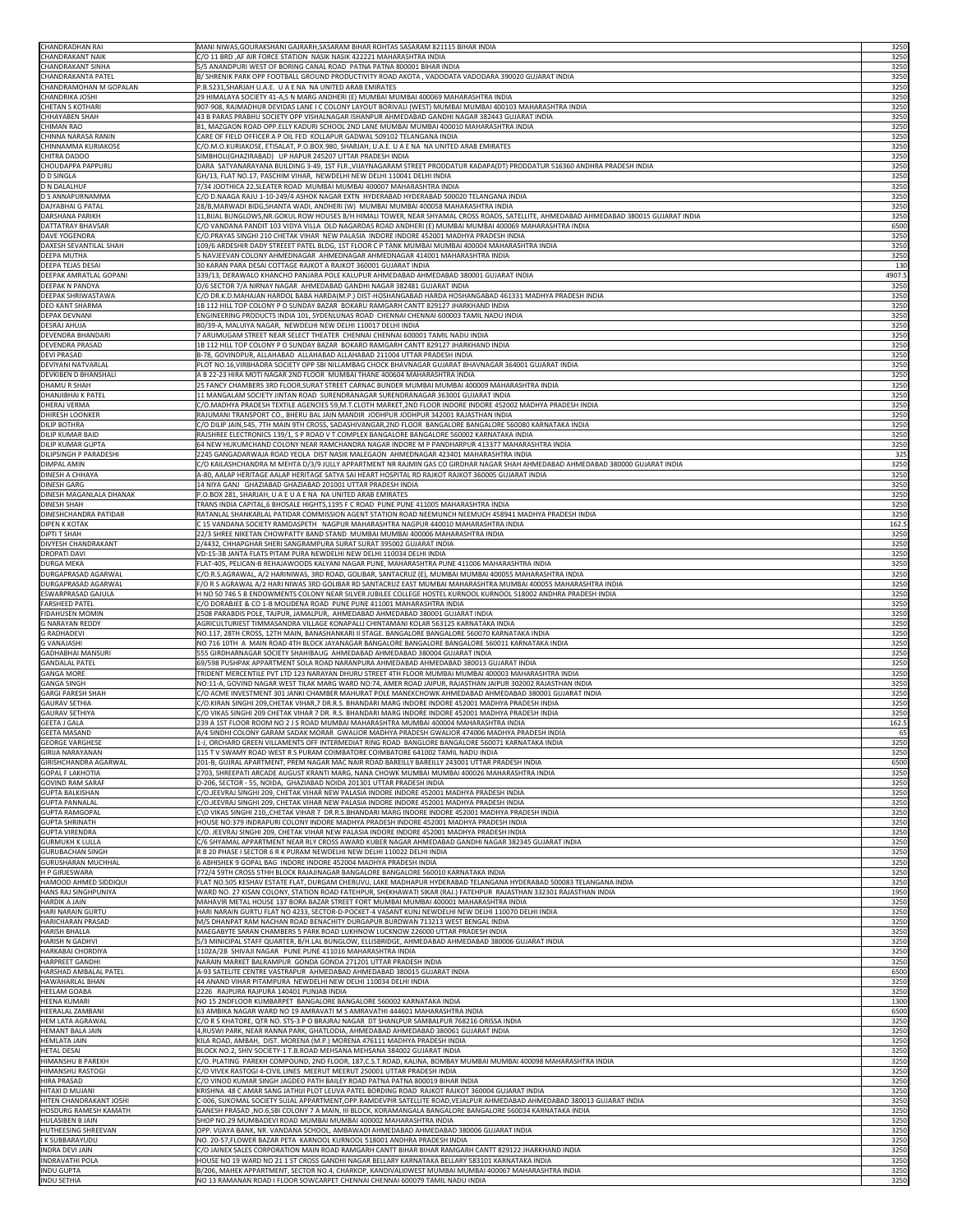| <b>ISABEN RABARI</b>                                       | 219, ODHAV RABARI COLONY ODHAV ROAD AHMEDABAD GANDHI NAGAR 382415 GUJARAT INDIA                                                                                                                                                            | 3250         |
|------------------------------------------------------------|--------------------------------------------------------------------------------------------------------------------------------------------------------------------------------------------------------------------------------------------|--------------|
| <b>ISHWAR CHAND JAIN</b>                                   | . I G B/42 BANDHAV GARH COLONY  SATNA SATNA 485005 MADHYA PRADESH INDIA                                                                                                                                                                    | 3250         |
| <b>ISPAT FINANCE LTD</b>                                   | ISPAT FINANCE LTD,B G KHER MARG ISPAT HOUSE,WORLI MUMBAI MUMBAI 400018 MAHARASHTRA INDIA                                                                                                                                                   | 32500        |
| J DILIP                                                    | 12,SIVAPRAKASAM ROAD PONDY BAZAAR, T. NAGAR,CHENNAI CHENNAI CHENNAI 600017 TAMIL NADU INDIA                                                                                                                                                | 3250         |
| J P SHARMA                                                 | CENTRAL BANK OF INDIA RAMGANJ MANDI DIST KOTA RAJASTHAN JHALAWAR 326519 RAJASTHAN INDIA                                                                                                                                                    | 3250         |
| <b>JAGDISH PIPARIA</b><br>JAGDISH PRASAD DADHICH           | 222-JK 2ND FLOOR, DR.VIEGAS STREET, CAVEL X LANE NO.10, MUMBAI MUMBAI 400002 MAHARASHTRA INDIA<br>111 MALVIYA NAGAR NEAR GOLF COURSE SCHEME AIRFORCE AREA;JODHPUR RESIDENCE JODHPUR; RAJASTHAN JODHPUR 342011 RAJASTHAN INDIA              | 3250<br>3250 |
| <b>JAIN ASHA</b>                                           | C/O.RAJENDRA JAIN 202, KRISHNA KUNJ S.B.MARG MATUNGA WEST MUMBAI MUMBAI 400016 MAHARASHTRA INDIA                                                                                                                                           | 3250         |
| <b>JAIN DILIP</b>                                          | C/O.NITESH JAIN 201, KRISHNA KUNJ, S.B.MARG MATUNGA WEST MUMBAI MUMBAI 400016 MAHARASHTRA INDIA                                                                                                                                            | 3250         |
| <b>JAIN GYAIN</b>                                          | C/O.RAJENDRA JAIN 202, KRISHNA KUNJ S.B.MARG MATUNGA WEST MUMBAI MUMBAI 400016 MAHARASHTRA INDIA                                                                                                                                           | 3250         |
| <b>JAIN LAXMI</b>                                          | C/O.V.S.FINANCIAL CONSULTANCY 59, M.T.CLOTH MARKET IIND FLOOR  INDORE INDORE 452002 MADHYA PRADESH INDIA                                                                                                                                   | 3250         |
| <b>JAIN LEENA</b><br><b>JAIN MANORAMA</b>                  | C/O.MANOJ JAIN 907, ARCADIA NARIMAN POINT MUMBAI MUMBAI 400021 MAHARASHTRA INDIA<br>C/O. MANOJ JAIN 907, ARCADIA NARIMAN POINT MUMBAI MUMBAI 400021 MAHARASHTRA INDIA                                                                      | 3250<br>3250 |
| <b>JAIN NIRMALA</b>                                        | C/O.V.S.FINANCIAL CONSULTANCY 59, M.T.CLOTH MARKET IIND FLOOR  INDORE INDORE 452002 MADHYA PRADESH INDIA                                                                                                                                   | 3250         |
| <b>JAIN NITIN</b>                                          | C/O.NITESH JAIN 201, KRISHNA KUNJ S.B.MARG MATUNGA WEST MUMBAI MUMBAI 400016 MAHARASHTRA INDIA                                                                                                                                             | 3250         |
| <b>JAIN NITIN</b>                                          | C/O.KIRAN SINGHI 209, CHETAK VIHAR 7  DR.R.S.BHANDARI MARG INDORE INDORE 452001 MADHYA PRADESH INDIA                                                                                                                                       | 3250         |
| <b>JAIN PRIYANKA</b><br><b>JAIN RAJENDRA</b>               | ./O.NITESH JAIN 201, KRISHNA KUNJ, S.B.MARG MATUNGA WEST MUMBAI MUMBAI 400016 MAHARASHTRA INDIA                                                                                                                                            | 3250<br>3250 |
| <b>JAIN RAJNISH</b>                                        | C/O.V.S.FINANCIAL CONSULTANCY 59, M.T.CLOTH MARKET IIND FLOOR  INDORE INDORE 452002 MADHYA PRADESH INDIA<br>C/O.V.S.FINANCIAL CONSULTANCY 59, M.T.CLOTH MARKET IIND FLOOR  INDORE INDORE 452002 MADHYA PRADESH INDIA                       | 3250         |
| <b>JAIN RITU</b>                                           | C/O.MANOJ JAIN 907, ARCADIA NARIMAN POINT MUMBAI MUMBAI 400021 MAHARASHTRA INDIA                                                                                                                                                           | 3250         |
| <b>JAIN SUBHASH</b>                                        | C/O.RAJENDRA JAIN 202, KRISHNA KUNJ S.B.MARG MATUNGA WEST MUMBAI MUMBAI 400016 MAHARASHTRA INDIA                                                                                                                                           | 3250         |
| <b>JAIN SURENDRA</b>                                       | C/O.NITESH JAIN 201, KRISHNA KUNJ, S.B.MARG MATUNGA WEST MUMBAI MUMBAI 400016 MAHARASHTRA INDIA                                                                                                                                            | 3250         |
| <b>JAIN URMILA</b><br><b>JAIN VIPIN</b>                    | C/O.KIRAN SINGHI 209, CHETAK VIHAR 7  DR.R.S.BHANDARI MARG INDORE INDORE 452001 MADHYA PRADESH INDIA<br>C/O.KIRAN SINGHI 209, CHETAK VIHAR 7  DR.R.S.BHANDARI MARG INDORE INDORE 452001 MADHYA PRADESH INDIA                               | 3250<br>3250 |
| <b>JAIRAM RAJANI</b>                                       | PLOTNO.90 WARD 2B, PO ADIPUR, KACHCHH GUJARAT ADIPUR BHUJ 370205 GUJARAT INDIA                                                                                                                                                             | 3250         |
| JANAKBHAI NANUBHAI PATEL                                   | WADI FALIYA BEHIND PATEL FALIYU NANA VARACHHA SURAT SURAT 395006 GUJARAT INDIA                                                                                                                                                             | 3250         |
| <b>JANARDAN G RAUT</b>                                     | E.G.P.C. EMOJET 9400 DUBAI-U A E DUBAI U A E NA NA UNITED ARAB EMIRATES                                                                                                                                                                    | 3250         |
| JASHWANT J SHAH                                            | GOLDMINE HOUSE " 4 NIRANJAN NIRAKAR SOCIETY NEAR SHREYAS RLY. CROSSING AHMEDABAD AHMEDABAD 380007 GUJARAT INDIA                                                                                                                            | 45500        |
| JASVEEN SACHDEV<br>JAYANT PARSOOBHAI GADA                  | HOUSE NO 6 SECTOR 4 RANJIT AVENUE AMRITSAR AMRITSAR 143001 PUNJAB INDIA<br>5/446, GHANSHYAM BAUG, SHARADDHANAND ROAD, KINGSCIRCLE MUMBAI MUMBAI 400019 MAHARASHTRA INDIA                                                                   | 3250<br>3250 |
| <b>JAYESH SUTAR</b>                                        | KAPASIA ENTYERPRISE 9/15MURARJI VEL AIBLAG 1ST FLOOR DR.M.B.VELAKAL STREET KALBADEVI ROAD MUMBAI MUMBAI 400002 MAHARASHTRA INDIA                                                                                                           | 3250         |
| JAYESHREE SHAH                                             | , USHA MANDIR 38 NATHPAI NAGAR GHATKOPAR(E) MUMBAI MUMBAI 400077 MAHARASHTRA INDIA                                                                                                                                                         | 3250         |
| <b>JAYPRAKASH SHAH</b>                                     | PO.BOX NO 8027 DUBAI U.A.E. DUBAI DUBAI NA  NA UNITED ARAB EMIRATES                                                                                                                                                                        | 3250         |
| JAYSHANKER VAID                                            | 8/ SANJAY SOCIETY - 2 SHAHIBAUG ROAD AHMEDABAD AHMEDABAD 380004 GUJARAT INDIA                                                                                                                                                              | 3250         |
| JEEVAN GARG<br>JEEVAN V PATGANOKAR                         | M/S ARJAN DASS GHANSHAM DASS MALOUT FEROZPUR 152107 PUNJAB INDIA<br>23B HARIDARSHAN CO OP HSG PENDSE NAGAR DOMBIVLI E BOMBAY DOMBIVLI E ULHASNAGAR 421102 MAHARASHTRA INDIA                                                                | 3250<br>3250 |
| <b>JIGNA C MEHTA</b>                                       | 303,VORA CASTLE,OPP. BOBBY SHOPPING CENTRE,JN.OF M.G.ROAD & LINKING RD KANDIWALI (W) MUMBAI MUMBAI 400067 MAHARASHTRA INDIA                                                                                                                | 3250         |
| JITENDRA TALWAR                                            | 40/68 PARADE KANPUR KANPUR 208001 UTTAR PRADESH INDIA                                                                                                                                                                                      | 3250         |
| <b>JITU S JAIN</b>                                         | MAHAVIR METAL HOUSE 137 BORA BAZAR STREET FORT MUMBAI MUMBAI 400001 MAHARASHTRA INDIA                                                                                                                                                      | 3250         |
| JOHN D SOUZA                                               | 5, CHAYA APARTMENTS, 19TH ROAD, KHAR (W), MUMBAI MUMBAI 400052 MAHARASHTRA INDIA                                                                                                                                                           | 3250         |
| <b>JOSHICN</b>                                             | 29 HIMALAYA SOCIETY 41-A,S N MARG ANDHERI (E) MUMBAI MUMBAI 400069 MAHARASHTRA INDIA<br>29 HIMALAYA SOCIETY 41-A,S N MARG ANDHERI (E) MUMBAI MUMBAI 400069 MAHARASHTRA INDIA                                                               | 3250         |
| <b>JOSHIPC</b><br><b>JOSHIVH</b>                           | 29 HIMALAYA SOCIETY 41-A,S N MARG ANDHERI (E) MUMBAI MUMBAI 400069 MAHARASHTRA INDIA                                                                                                                                                       | 3250<br>3250 |
| <b>JOSHI VARSHA</b>                                        | C/O.PRAYAS SINGHI 210 CHETAK VIHAR  NEW PALASIA  INDORE INDORE 452001 MADHYA PRADESH INDIA                                                                                                                                                 | 3250         |
| <b>JWALANT CHANDRAKANT</b>                                 | 2/4432 CHHAPGHAR SHERI SANGRAMPURA SURAT SURAT 395002 GUJARAT INDIA                                                                                                                                                                        | 3250         |
| JYOTI JAIN                                                 | 89/1 J C ROAD BANGALORE BANGALORE 560002 KARNATAKA INDIA                                                                                                                                                                                   | 3250         |
| JYOTI MAHAJAN                                              | C/O JEEVRAJ SINGHI 210 CHETAK VIHAR  INDORE INDORE 452001 MADHYA PRADESH INDIA                                                                                                                                                             | 3250         |
| JYOTI PARESH MEHTA<br>K KRISHNA KUMAR                      | BLK-7 VILE-PARLE (WEST) V P ROAD, SWEEKAR BLDG BLK ,2ND FLR,  MUMBAI MUMBAI 400056 MAHARASHTRA INDIA<br>17, GENERAL MUTHIA MUDALI STREET SOWCARPET CHENNAI CHENNAI 600079 TAMIL NADU INDIA                                                 | 3250<br>3250 |
| K MITRAPRIYA                                               | C/O V NAGESH 1307 DALAMAL TOWER 13TH FLOOR  B  WING, NARIMANPOINT MUMBAI MUMBAI 400021 MAHARASHTRA INDIA                                                                                                                                   | 3250         |
| <b>K MOHANAN</b>                                           | BLOCK CZA, POCKET - 16 FLAT 92, JANAK PURI NEWDELHI NEW DELHI 110058 DELHI INDIA                                                                                                                                                           | 3250         |
| <b>K MOHANAN</b>                                           | BLOCK C 2 A POCKET-16 FLAT 92 JANAKPURI NEWDELHI NEW DELHI 110058 DELHI INDIA                                                                                                                                                              | 3250         |
| K P PRABHAKARAN                                            | 95/H MES COLONY KONANA AGRARA HAL BANGALORE BANGALORE 560017 KARNATAKA INDIA                                                                                                                                                               | 3250         |
| <b>K RAJENDRA</b><br><b>K S GOPALKRISHNA</b>               | P-1, CIT SCHEME NO 114A LAKE GARDENS CALCUTTA KOLKATA 700045 WEST BENGAL INDIA<br>SHRI SHAKAMBARI, SHANKAR MATH RD. YALAKKI SHETTER COLONY, DHARWAD DHARWAD 580004 KARNATAKA INDIA                                                         | 6500<br>3250 |
| K SYED AMIRBASHA                                           | P B NO 6538 SWCC JEDDAH 21453 SAUDI ARABIA SAUDI ARABIA NA  NA SAUDI ARABIA                                                                                                                                                                | 3250         |
| <b>KAILASBEN PATEL</b>                                     | D/2, UMA FLATS, B/H.VISHRAM NAGAR, GURUKUL ROAD, MEMNAGAR, AHMEDABAD AHMEDABAD 380052 GUJARAT INDIA                                                                                                                                        | 3250         |
| <b>KAILASH C JAIN</b>                                      | CHATONS PVT LTD PSOT MIRA THANE BOMBAY THANE THANE 401104 MAHARASHTRA INDIA                                                                                                                                                                | 3250         |
| KAILASH CHAND HIRAWAT                                      | 2106 PANCHRATNA OPERA HOUSE MUMBAI MM MUMBAI 400004 MAHARASHTRA INDIA                                                                                                                                                                      | 3250         |
| KAILASHCHAND JAIN<br><b>KAILSH BASOTIA</b>                 | C/O MANOJ CHANDAK, J-162-H.I.G.COLONY,  INDORE INDORE 452008 MADHYA PRADESH INDIA<br>133/325 T P NAGAR KANPUR KANPUR 208023 UTTAR PRADESH INDIA                                                                                            | 3250<br>3250 |
| <b>KALAWATI ROY</b>                                        | C/O SHRI ARJUN ROY B-10,KRISHI NAGAR SHEIKHPURA PATNA PATNA 800014 BIHAR INDIA                                                                                                                                                             | 3250         |
| <b>KALPANA BUTALA</b>                                      | 31 A.R.STRAT MUMBAI MUMBAI 400003 MAHARASHTRA INDIA                                                                                                                                                                                        | 3250         |
| KALPESH M MEHTA                                            | 5/1031 RAMNATH MAHADEV NI SERI, HARIPURA, GAZZAR FALIYA, SURAT SURAT 395003 GUJARAT INDIA                                                                                                                                                  | 3250         |
| <b>KAMAKOTY KRISHNAMOORTHY</b>                             | F-117 ANSA INDUSTRIAL ESTATE, SAKI VIHAR ROAD, CHANDIVALI, MUMBAI MUMBAI 400072 MAHARASHTRA INDIA                                                                                                                                          | 3250         |
| <b>KAMAL MATAI</b><br><b>KAMALKUMAR JAIN</b>               | 13/1043, MALVIYA NAGAR JAIPUR JAIPUR 302017 RAJASTHAN INDIA<br>C/O KAMALKUMAR P.JAIN, SADAR BAZAR BHATAPARA SIMGA 493118 CHHATTISGARH INDIA                                                                                                | 3250<br>3250 |
| <b>KAMALNAIN BAKSHI</b>                                    | AMBASSADOR OF INDIA ROME (ITALY), C/O, MINISTRY OF EXTERNAL AFFA SOUT NEWDELHI NEW DELHI 110011 DELHI INDIA                                                                                                                                | 6500         |
| <b>KAMINI MAHAJAN</b>                                      | D-12,DELHI CITIZEN PLOT NO 24,SECTOR - XII ROHINI, NEWDELHI NEW DELHI 110085 DELHI INDIA                                                                                                                                                   | 3250         |
| KAMLA BALDEO JHAWAR                                        | M R BHINGARWALA CLOTH MARKET AHMED NAGAR AHMEDNAGAR AHMEDNAGAR 414001 MAHARASHTRA INDIA                                                                                                                                                    | 3250         |
| <b>KAMLA DEVI</b>                                          | C/O SHOP NO 5 CENTRAL MARKET KHETI NAGAR RAJ JHUNJHUNU 333504 RAJASTHAN INDIA                                                                                                                                                              | 3250         |
| <b>KAMLA DEVI</b><br><b>KAMLESH KUMAR GUPTA</b>            | KAMLA DEVI W/O R.A. SINGH C/O SHOP NO.5 CENTRAL MARKET,  KHETRINAGAR RAJ JHUNJHUNU 333504 RAJASTHAN INDIA<br>104, M G D MARKET JAIPUR JAIPUR 302002 RAJASTHAN INDIA                                                                        | 3250<br>3250 |
| <b>KANCHAN SATIJA</b>                                      | H.NO.6, POCKET-G-26 SECTOR 3 ROHINI NEWDELHI NEW DELHI 110085 DELHI INDIA                                                                                                                                                                  | 3250         |
| <b>KANHYALAL SUTHAR</b>                                    | RAJASTHAN TIMBER STORE HANUMANGARH TOWN RAJASTHAN HANUMANGARH 335513 RAJASTHAN INDIA                                                                                                                                                       | 3250         |
| <b>KANTA KUNTE</b>                                         | 479, GOYAL NAGAR KANADIA ROAD INDORE INDORE 452001 MADHYA PRADESH INDIA                                                                                                                                                                    | 3250         |
| <b>KARTIK</b>                                              | C-10, BHAVNA TENAMENTS, BEREGE ROAD, PALDI AHMEDABAD AHMEDABAD 380007 GUJARAT INDIA                                                                                                                                                        | 3250         |
| KATTA SURAPPAGARI PENCHALAIAH<br><b>KAVITHA S</b>          | HOUSE NO 6-70 PEDDA KOTHAPALLY VONTIMETTA KADAPA RAJAMPET 516213 ANDHRA PRADESH INDIA<br>C/O MR. R SHRIRAM, TDICI LIMITED IV FLOOR,RAHEJA PLAZA,17 COMMISSAR- IAT ROAD,D SOUZA CIRCLE,BANGALORE BANGALORE BANGALORE 560025 KARNATAKA INDIA | 3250<br>3250 |
| KETAN BALUBHAI RAICHURA                                    | KHODIYAR VIJAY OPP. SATYA NARAYAN TEMPLE DEV DARSHAN APARTMENT'S KALI PORBANDAR PORBANDAR 360575 GUJARAT INDIA                                                                                                                             | 3250         |
| KHAMJIBHAI H KADIWAL                                       | B 1 ALI ABAD SOCIETY BEHRAM BAUG TOOESHWARI BOMBAY MUMBAI MUMBAI 400102 MAHARASHTRA INDIA                                                                                                                                                  | 3250         |
| KINJU JOBALIA                                              | PARVATI NIVAS, PAI NAGAR, BLOCK NO.15, BORIVALI (W) MUMBAI MUMBAI 400092 MAHARASHTRA INDIA                                                                                                                                                 | 3250         |
| KIRANBALA JAIN                                             | C/O PRYAS SINGHI 209 CHETAK VIHAR NEW PALASIA INDORE INDORE 452001 MADHYA PRADESH INDIA<br>C/O.MANOJ JAIN 907,ARCADIA NARIMAN POINT. MUMBAI MUMBAI 400021 MAHARASHTRA INDIA                                                                | 3250         |
| KIRANBALA JAIN<br><b>KIRITBHAI L PAREKH</b>                | AMIVARSHA 1 / 3 VIMANAGAR RAIYA ROAD (GUJ) RAJKOT RAJKOT 360001 GUJARAT INDIA                                                                                                                                                              | 3250<br>3250 |
| <b>KIRTILAL SHAH</b>                                       | 503,HEERA-PANNA APT., KAZI NU MAIDAN, TEEN BATTI,GOPIPURA, SURAT SURAT 395000 GUJARAT INDIA                                                                                                                                                | 3250         |
| KISHOR KESHAV PATIL                                        | 467/7A/19 B/H JANATA SAHAKARI BANK SADAR BAZAR SATARA SATARA SATARA 415001 MAHARASHTRA INDIA                                                                                                                                               | 3250         |
| <b>KISHORCHAND SHAH</b>                                    | FLAT NO.301, 3RD FLOOR MEHTA KUNJ, 12 SADA SHIV LANE OPP.SIKKA NAGAR, V.P.ROAD MUMBAI MUMBAI 400004 MAHARASHTRA INDIA                                                                                                                      | 3250         |
| <b>KISHORE GOVIND DEVRE</b><br><b>KISHORE KUMAR DASARI</b> | C/O KAILASH CHANDRA M MEHTA D-3/9 JULLY APPT NR RAJMIN GAS CO GIRDHAR NAGAR AHMEDABAD AHMEDABAD 380000 GUJARAT INDIA<br>B-5-97,N.T.P.C. DT.KARIMNAGAR, JYOTHINAGAR JYOTHINAGAR PEDDA PALLI 505215 TELANGANA INDIA                          | 6500<br>3250 |
| <b>KISHORE S WAGHMARE</b>                                  | C/O ICICI LIMITED SCINDIA HOUSE BALLORD PIER, MUMBAI MUMBAI 400038 MAHARASHTRA INDIA                                                                                                                                                       | 3250         |
| <b>KISHORE VASWANI</b>                                     | 48, CONNUUGHT HOUSE, 12 SADU VASWANI ROAD, PUNE PUNE 411001 MAHARASHTRA INDIA                                                                                                                                                              | 3250         |
| KOKILA NARENDRAKUMAR SHAH                                  | TOWER 1 FLAT 2 URVASHI FLATS NEAR MITHAKHALI SIX ROADS ELLISBRIDGE AHMEDABAD AHMEDABAD 380006 GUJARAT INDIA                                                                                                                                | 1332.5       |
| KOKILABEN ISHWARBHAI MUNJANI                               | 79, SARVAMANGAL SOCIETY, OPP. SABRAS SCHOOL, BAPUNAGAR, AHMEDABAD GUJARAT AHMEDABAD 380024 GUJARAT INDIA                                                                                                                                   | 650<br>3250  |
| <b>KOMAL DEVI</b><br>KONNOLA IQBAL                         | K - 28 , KARMYOGI ENCLAVE KAMLA NAGAR AGRA AGRA 282001 UTTAR PRADESH INDIA<br>BANK OF INDIA, BOMBAY NRI BARANCH, 2ND FLOOR, MITTAL TOWER, C WING,NARIMAN P MUMBAI MUMBAI 400011 MAHARASHTRA INDIA                                          | 3250         |
| <b>KRISHNA MAHAJAN</b>                                     | C/O JEEVRAJ SINGHI 210 CHETAK VIHAR 7 DR. R.S. BHANDARI MARG INDORE INDORE 452001 MADHYA PRADESH INDIA                                                                                                                                     | 3250         |
| KULBIR SINGH KOHLI                                         | H-30 RAJOURI GARDEN NEW DELHI NEW DELHI 110027 DELHI INDIA                                                                                                                                                                                 | 13000        |
| <b>KUMAR LODAYA</b>                                        | F/502, SAIDHAM, P. K. ROAD (EXTN) MULUND (W) MUMBAI MUMBAI 400080 MAHARASHTRA INDIA                                                                                                                                                        | 3250         |
| <b>KUMARI SUNITA</b><br><b>KUMARPAL SHAH</b>               | KUMARI SUNITA RENTALFALAT-368 KANKARBAGH COLONY PATNA  PATNA BIHAR PATNA 800020 BIHAR INDIA                                                                                                                                                | 130<br>13000 |
| <b>KUNDENBEN SHAH</b>                                      | B-14 SHASHTRI BLDG, GYAN MANDIR ROAD, DADAR (W), MUMBAI MUMBAI 400028 MAHARASHTRA INDIA<br>C/O DORABJEE & CO 1-B MOLIDENA ROAD PUNE PUNE 411001 MAHARASHTRA INDIA                                                                          | 3250         |
| KUSUM AGARWALLA                                            | 63, RADHA BAZAR STREET 1ST FLOOR, CALCUTTA KOLKATA 700001 WEST BENGAL INDIA                                                                                                                                                                | 3250         |
| <b>KUSUM K THAKKER</b>                                     | SAHJANAND BHUVAN 9-VASANT PLOT MORBI GUJARAT MORBI 363641 GUJARAT INDIA                                                                                                                                                                    | 2600         |
| <b>KUSUM PATEL</b>                                         | 2, SHIVALAYA BUNGLOWS, RAMDEVPIR ROAD,AMBA KRUPA TA & DIST.ANAND KARAMASHD ANAND 388325 GUJARAT INDIA                                                                                                                                      | 3250         |
| LAIQ AHMAD KHAN<br><b>LAKHANLAL SAH</b>                    | LECTURAR IN MATHEMATICS GOVT. POST - GRADUATE COLLEGE NARNAUL NARNAUL 123001 HARYANA INDIA<br>C/O HARIPRASAD SAH MADNUCHAK MIRJAN HAT BHAGALPUR BHAGALPUR 812005 BIHAR INDIA                                                               | 3250<br>3250 |
| <b>LAKHBIR SINGH KHAITAN</b>                               | A/G/4 RAJVI COMPLEX, SONAL CHAR RASTA, GURUKUL AHMEDABAD AHMEDABAD 380052 GUJARAT INDIA                                                                                                                                                    | 3250         |
| LAKSHMINARAYAN RATHI                                       | C/O ENERGY DEVICES 7-2-1/A/22 BALKAMPET HYDERABAD HYDERABAD 500018 TELANGANA INDIA                                                                                                                                                         | 3250         |
| LALCHAND MEHTA                                             | 40 - 164 , (GF) , C R PARK KALKAJI NEW DELHI NEW DELHI 110019 DELHI INDIA                                                                                                                                                                  | 3250         |
| LALIBEN JAWANMAL PUROHIT                                   | 13 NEW KHOODIDAS S CHAWL ASARWA AHMEDABAD AHMEDABAD 380016 GUJARAT INDIA                                                                                                                                                                   | 3250         |
| <b>LALITA CHOUDHARY</b><br>LALITHA SWAMINATHAN             | 68 D HIRAN MAGRI SECTOR-9 UDAIPUR UDAIPUR 313001 RAJASTHAN INDIA<br>I-214 RESERVE BANK OF INDIA STAFF QRS, S.T.ROAD, CHEMBUR MUMBAI MUMBAI 400071 MAHARASHTRA INDIA                                                                        | 3250<br>3250 |
| LALLU LAL GUPTA                                            | B-43, SIKAR HOUSE COLONY OUTSIDE CHAND POLE JAIPUR JAIPUR 302016 RAJASTHAN INDIA                                                                                                                                                           | 3250         |
| LAXMINARAYAN GUPTA                                         | C/O.A.S.BEARING HOUSE STATION ROAD ALWAR ALWAR 301001 RAJASTHAN INDIA                                                                                                                                                                      | 3250         |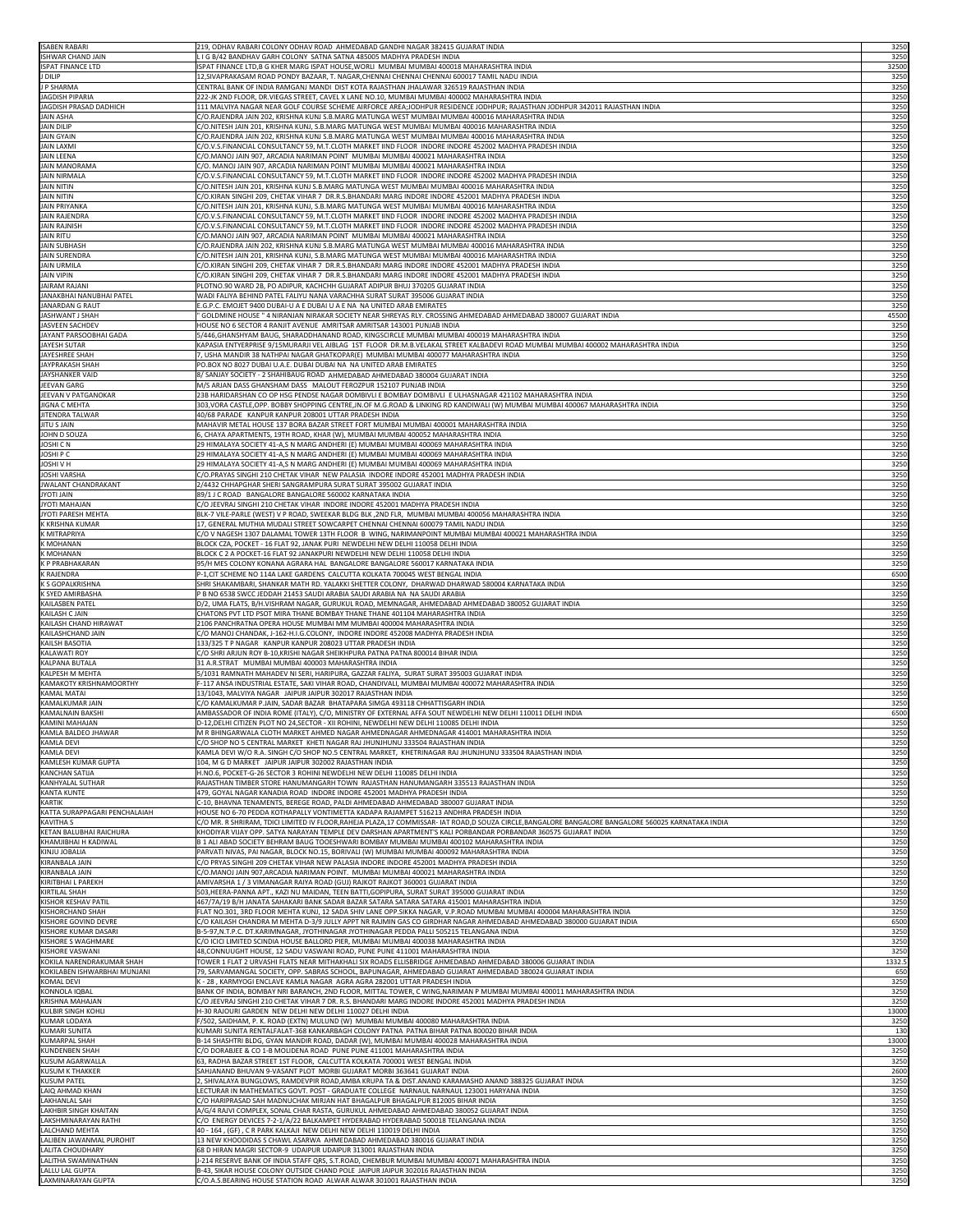| LEELABEN H JAIN                                          | B-15, SAMARPAN, DAULAT NAGAR ROAD NO. 3, BIRUVKU- E MUMBAI MUMBAI 400066 MAHARASHTRA INDIA                                                                                                                    | 3250          |
|----------------------------------------------------------|---------------------------------------------------------------------------------------------------------------------------------------------------------------------------------------------------------------|---------------|
| LEELADEVI JAIN                                           | 107,KIKA STRFFT 4TH FLORR  MUMBAI MUMBAI 400004 MAHARASHTRA INDIA                                                                                                                                             | 3250          |
| <b>LEENA JAIN</b>                                        | C/O PRAYAS SINGHI 209 CHETAK VIHAR NEW PALASIA INDORE INDORE INDORE 452001 MADHYA PRADESH INDIA                                                                                                               | 3250          |
| LINA BHACHECH<br>LIPIKA MITRA                            | KUNDAN VILLA MUKTI MAIDAN MANINAGAR AHMEDABAD AHMEDABAD 380008 GUJARAT INDIA<br>BISHNUPUR HOUSING ESTATE FLAT B-4/5, P O BISHNUPUR DT. BANKURA(WB) BANKURA BANKURA 722122 WEST BENGAL INDIA                   | 3250<br>3250  |
| LT GL DSSANDHU                                           | C/O SH NIRMAL SINGH DHILLON HOUSE NO. XX B-1307, KRISHNA NAGAR CIVIL LINES, LUDHIANA LUDHIANA 141001 PUNJAB INDIA                                                                                             | 3250          |
| <b>M K JAIN</b>                                          | 152 M S KOIL STREET ROYAPURAM CHENNAI CHENNAI 600013 TAMIL NADU INDIA                                                                                                                                         | 3250          |
| M K RAVISHANKAR                                          | SRI SHANKARESHWARA NILAYA XTH CROSS SWAMIJI NAGAR,TALUR ROAD BELLARY BELLARY BELLARY 583102 KARNATAKA INDIA                                                                                                   | 3250          |
| M S ABDULLATIF<br>M SEENAPPA                             | VILL NO.8, STAR ENCLAVE CHAMBAKADAVU ROAD EDAPALLY -TOLL, COCHIN Ernakulam KERALA INDIA<br>C/O.CANARA BANK, ETT SECTION NO.51, J CROSS JC ROAD, BANGALORE BANGALORE 560000 KARNATAKA INDIA                    | 6500<br>6500  |
| MADAVI KRISHNA PRASADUS                                  | M/S SUJATA ARMS MFG CO. 38 BANGALORE ROAD BELLARY BELLARY 583101 KARNATAKA INDIA                                                                                                                              | 3250          |
| MADHAUBHAI NAND DESAI                                    | VALLABHBHAI PATEL ROAD, SWEEKAR BLDG, 2ND FLR., BLK-7, VILE PARLE (W) MUMBAI MUMBAI 400056 MAHARASHTRA INDIA                                                                                                  | 3250          |
| MADHAVDAS GOKULDAS PAREKH<br>MADHAVJI TBHINDI            | GULAB GODAWARI CO.OP.HSG.SOCIETY COLLEGE ROAD NASHIK NASIK 422005 MAHARASHTRA INDIA<br>2/20 MOTI PACHAN M.G.ROAD MULUND (W) MUMBAI MUMBAI 400030 MAHARASHTRA INDIA                                            | 3250<br>3250  |
| MADHUKAR JANARDHAN VYAWAHARE                             | NAGINA CHOWK PUSAD DIST YAVATMAL NEAR MENDHYA MAROTI MANDIR PUSAD YEOTMAL 445204 MAHARASHTRA INDIA                                                                                                            | 455           |
| MADHUWANTI GANGADHAR OGALE                               | VAKRATUND YASHODHAN SOCIETY CHINTAMANI NAGAR FLAT NO 5 BIBWEWADI PUNE BIBWEWADI MAHARASHTRA PUNE 411037 MAHARASHTRA INDIA                                                                                     | 13            |
| MAHADEV CHOLACHAGUDDA                                    | SADJAMA-NILAYA H.NO.M.I.G.-214 NAVANAGAR, HUBLI HUBLI 580025 KARNATAKA INDIA                                                                                                                                  | 3250          |
| <b>MAHAJAN GIRIRAJ</b><br><b>MAHAJAN GOPIKISHAN</b>      | HOUSE NO:24/379 INDRAPURI COLONY INDORE MADHYA PRADESH INDORE 452001 MADHYA PRADESH INDIA<br>C/O.MANOJ CHANDAK J-162, H.I.G.COLONY INDORE INDORE 452008 MADHYA PRADESH INDIA                                  | 3250<br>3250  |
| <b>MAHAJAN HARIKISHAN</b>                                | HOUSE NO:379 INDRAPURI COLONY INDORE MADHYA PRADESH INDORE 452001 MADHYA PRADESH INDIA                                                                                                                        | 3250          |
| <b>MAHAJAN JYOTI</b>                                     | C/O.MANOJ CHANDAK J-162, H.I.G.COLONY  INDORE INDORE 452008 MADHYA PRADESH INDIA                                                                                                                              | 3250          |
| <b>MAHAJAN KRISHAN</b>                                   | H NO 24/379 INDRAPURI COLONY INDORE INDORE 452001 MADHYA PRADESH INDIA                                                                                                                                        | 3250          |
| <b>MAHAJAN NIRMALA</b><br><b>MAHAJAN PRAVEEN</b>         | HOUSE NO:379 INDRAPURI COLONY INDORE MADHYA PRADESH INDORE 452001 MADHYA PRADESH INDIA<br>C\O VIKAS SINGHI 210,CHETAK VIHAR 7  DR.R.S.BHANDARI MARG INDORE INDORE 452001 MADHYA PRADESH INDIA                 | 3250<br>3250  |
| <b>MAHAJAN RAKESH</b>                                    | HOUSE NO:379 INDRAPURI COLONY INDORE MADHYA PRADESH INDORE 452001 MADHYA PRADESH INDIA                                                                                                                        | 3250          |
| <b>MAHAJAN RICHA</b>                                     | C/O.JEEVRAJ SINGHI 209, CHETAK VIHAR NEW PALASIA INDORE INDORE 452001 MADHYA PRADESH INDIA                                                                                                                    | 3250          |
| <b>MAHAJAN SUSHILA</b><br><b>MAHAJAN VIDIPTA</b>         | HOUSE NO:24/379 INDRAPURI COLONY INDORE MADHYA PRADESH INDORE 452001 MADHYA PRADESH INDIA<br>C/O.VIKAS SINGHI,210 CHETAK VIHAR 7 DR.R.S.BHANDARI MARG  INDORE INDORE 452001 MADHYA PRADESH INDIA              | 3250<br>3250  |
| <b>MAHENDER PAL</b>                                      | MAHENDER PAL J-11, PATEL NAGAR - I GHAZIABAD GHAZIABAD 201001 UTTAR PRADESH INDIA                                                                                                                             | 3250          |
| MAHENDRA AMBALAL PARIKH                                  | 9,KALADARSHAN FLAT, 1ST FLOOR, SARDARGANJ ROAD, PATAN N GUJ MEHSANA 384265 GUJARAT INDIA                                                                                                                      | 3250          |
| <b>MAHENDRA GAGLANI</b>                                  | M 128 HOUSING BOARD OPP MAHILA COLLEGE KALAVAD ROAD RAJKOT RAJKOT 360001 GUJARAT INDIA                                                                                                                        | 3250          |
| <b>MAHENDRA JAIN</b>                                     | SARASWATI SADAN, KISHAN POLE BAZAR, JAIPUR JAIPUR 302001 RAJASTHAN INDIA                                                                                                                                      | 3250<br>3250  |
| MAHENDRA KHANDELWAL<br>MAHENDRA KUMAR JAIN               | 5-JAWAHAR MARG,SHARMA CHEMBERS ROOM NO-4,1ST FLOOR  INDORE INDORE 452007 MADHYA PRADESH INDIA<br>SAMIR MAL COMPOUND P R MARG RAJASTHAN AJMER AJMER 305001 RAJASTHAN INDIA                                     | 3250          |
| MAHESH AGGARWAL                                          | 71 RADHA KRISHNA PARK OPP AKOTA GARDEN PRODUCTIVITY ROAD VADODARA VADODARA 390020 GUJARAT INDIA                                                                                                               | 3250          |
| <b>MAHESH KUMAR</b>                                      | VISHWANATH ALANKAR MANDIR HARLALKA ROAD, RIZIVI KHAN JAUNPUR (U P) JAUNPUR JAUNPUR 222001 UTTAR PRADESH INDIA                                                                                                 | 3250          |
| <b>MAHESH PATEL</b><br>MAHINDRA RAMCHANDRA ATHAVALE      | 129 SECTOR 4 OSLO SOCIETY KUTCH GANDHIDHAM BHUJ 370201 GUJARAT INDIA<br>SUNBEAM, GULMOHAR PATH OFF LAW COLLEGE RD 72/A ERANDAVANA PUNE PUNE 411004 MAHARASHTRA INDIA                                          | 3250<br>3250  |
| <b>MAHIPAL JAIN</b>                                      | STATE BANK OF INDIA MAIN BRANCH MORADABAD MORADABAD 244001 UTTARAKHAND INDIA                                                                                                                                  | 3250          |
| MALL COMMERCIAL PRIVATELIMITED                           | 40 STRAND ROAD 4TH FLOOR ROOM NO 2 CALCUTTA KOLKATA 700001 WEST BENGAL INDIA                                                                                                                                  | 58500         |
| <b>MAMTA ARORA</b>                                       | 555/KHA/2/5 BHOLA KHERA ALAMBAGH LUKHNOW LUCKNOW 226005 UTTAR PRADESH INDIA                                                                                                                                   | 3250          |
| MAMTABEN APURVA MEHTA<br><b>MANEK GOYAL</b>              | 203 VRUNDAVAN APT ATHWALINES SURAT SURAT 395007 GUJARAT INDIA<br>RAMNIWAS & CO 88 SANT SAVATA MARG BYCULLA MUMBAI MUMBAI 400010 MAHARASHTRA INDIA                                                             | 1300<br>3250  |
| MANGALA GAURAV MUKESH                                    | NO:1203, HARMONY PRESTIGE GARDEN ALMEDA ROAD, NEAR NITIN COMPANY PANCHPAKHADI, THANE (WEST) THANE 400601 MAHARASHTRA INDIA                                                                                    | 3250          |
| <b>MANGIRAM SARDA</b>                                    | T CORPORATION 64, GODOWN ST. CHENNAI CHENNAI 600001 TAMIL NADU INDIA                                                                                                                                          | 3250          |
| <b>MANGLA GORI</b>                                       | 54 DIG PLOT GOPAL NIVAS B/H VISRAM VADI JAMNAGAR JAMNAGAR 361005 GUJARAT INDIA                                                                                                                                | 3250          |
| MANGUJA K VEGAD<br><b>MANISH BABULAL SHAH</b>            | SHREEJI KRUPA WAO CHOKSHI DAMAN WAPI ROAD DAMAN VALSAD VALSAD 396210 GUJARAT INDIA<br>PLOT NO.106/A KRISHNA BHUMI APPT, NEAR VARDHMAN APPT, PATEL FALIA, KATARGAM Surat SURAT 395004 GUJARAT INDIA            | 3250<br>325   |
| <b>MANISH JAIN</b>                                       | C/O.PRAYAS SINGHI,210 CHETAK VIHAR NEW PALASIA  INDORE INDORE 452001 MADHYA PRADESH INDIA                                                                                                                     | 3250          |
| <b>MANISH KABRA</b>                                      | C S TRADING COMPANY KUCHAMAN RAJ MAKRANA 341508 RAJASTHAN INDIA                                                                                                                                               | 3250          |
| MANISH MAHESHKUMAR SONI                                  | 1223,RUPA SURCHAND S POLE, M G HAVELI ROAD, MANEK CHOWK, AHMEDABAD AHMEDABAD 380001 GUJARAT INDIA                                                                                                             | 3250          |
| <b>MANISH SARDA</b><br>MANISH SRIVASTAVA                 | 11 GEETANJALI 73 VP ROAD SANTACRUZ WEST MUMBAI MUMBAI 400054 MAHARASHTRA INDIA<br>C/O DR. SANJAY KUMAR SRIVASTAVA ANUPAM NAGAR, G F Z SAYA APARTMENT  GWALIOR GWALIOR 474011 MADHYA PRADESH INDIA             | 3250<br>3250  |
| <b>MANISHA PARIKH</b>                                    | 401/3 CHANDRA COLONY, C.G ROAD., AHMEDABAD AHMEDABAD AHMEDABAD 380006 GUJARAT INDIA                                                                                                                           | 3250          |
| <b>MANISHA SHARMA</b>                                    | H. NO. 87, VAID COLONY GANGAPUR CITY SAWAI MADHOPUR - DISTT GANGAPUR R S 322201 RAJASTHAN INDIA                                                                                                               | 3250          |
| MANJU DEVI PAGARIA                                       | M K SALES INDIA 279 CHICKPET MAIN ROAD 2ND FLOOR BANGALORE BANGALORE 560053 KARNATAKA INDIA                                                                                                                   | 3250          |
| <b>MANJU SAHAY</b><br><b>MANMEET JINDAL</b>              | C/O SRI L K SAHAY, EDWARD HOUSE, HARI JI KA HATA ARA BIHAR ARRAH 802301 BIHAR INDIA<br>NO 107 JEMINY RESIDENCY BASHARATPUR SHAHPUR GORAKHPUR GORAKHPUR 273004 UTTAR PRADESH INDIA                             | 3250<br>3250  |
| <b>MANOJ AGARWAL</b>                                     | 145-C, TYPE-B, BHEL COLONY SECTOR-17, NOIDA NOIDA(UP) GHAZIABAD NOIDA 201301 UTTAR PRADESH INDIA                                                                                                              | 3250          |
| <b>MANOJ CHANDAK</b>                                     | C/O KIRAN SINGHI 210 CHETAK VIHAR NEW PALASIA INDORE INDORE INDORE 452001 MADHYA PRADESH INDIA                                                                                                                | 3250          |
| MANOJ KHANDEWALA                                         | B-38 UGANDA PARK MANI NAGAR AHMEDABAD AHMEDABAD 380008 GUJARAT INDIA                                                                                                                                          | 6500          |
| <b>MANOJ KISHORE NARAYAN</b><br><b>MANOJ KUMAR</b>       | C/O MR. B.K.NARAYAN HESAG,ROAD NO.2,VIKAS NAGAR  RANCHI RANCHI 834003 JHARKHAND INDIA<br>C/O RAM EKBAL SINGH PO.RAMNAGAR BAGAHI VIA-ATHARI,DIST SITAMARHI AT-SARAIY ATHARI SITAMARHI 843311 BIHAR INDIA       | 3250<br>3250  |
| <b>MANOJ KUMAR JANGID</b>                                | W.NO. 5, MOHALLA KHATIYAN OPP. OF POLICE LINE  SIKAR RAJASTHAN SIKAR 332001 RAJASTHAN INDIA                                                                                                                   | 3250          |
| <b>MANOJ N BHANSHALI</b>                                 | A B 22-23 HIRA MOTI NAGAR 2ND FLOOR MUMBAI THANE 400604 MAHARASHTRA INDIA                                                                                                                                     | 3250          |
| MANOJ PRASAD SINGH<br><b>MANOJ SUREKHA</b>               | C/O STATE BANK OF INDIA BRANCH WARISALIGANJ, DIST NAWADA BIHAR NAWADAH 805130 BIHAR INDIA<br>MOHANLAL KHUSHAL SOLANKI 848,HABIB MANSION SHED NO.14/B B.J.MARG BHYCALLA MUMBAI MUMBAI 400011 MAHARASHTRA INDIA | 3250<br>3250  |
| <b>MANORAM SURYAKANT MULAY</b>                           | VALLABHBHAI ROAD, SWEEKAR BLDG, 2ND FLR, BLK-7, VILE PARLE (W) MUMBAI MUMBAI 400056 MAHARASHTRA INDIA                                                                                                         | 3250          |
| <b>MANORAMA MAHAJAN</b>                                  | C/O JEEVRAJ SINGHI,210 CHETAK VIHAR 7-DR.R.S.BHANDARI MARG INDORE INDORE 452001 MADHYA PRADESH INDIA                                                                                                          | 3250          |
| MANUBHAI BHIKHALAL SHAH                                  | B/1VIHAR FLAT, SHANTIVAN, NARAYAN NAGAR ROAD, PALDI, ELLISBRIDGE, AHMEDABAD GUJARAT AHMEDABAD 380007 GUJARAT INDIA                                                                                            | 32.5          |
| <b>MANUBHAI PATEL</b><br>MANUR VENKATESH PAI             | KAPASIA ENTERPRISE 105 MANZIL 18NAGIRSHA SUKHIYA STREET FORT MUMBAI MUMBAI 400001 MAHARASHTRA INDIA<br>POBOX U A E DUBAI U A E DUBAI NA  NA UNITED ARAB EMIRATES                                              | 3250<br>3250  |
| MANVI SURENDER RAO                                       | FLAT NO 62 4TH FLR VIDYA SAGAR APTT PLOT NO 34 SECTOR 6 DWARKA NEW DELHI DELHI NEW DELHI 110075 DELHI INDIA                                                                                                   | 162.5         |
| MARATH VENUGOPAL                                         | C-48 HATHI BHAI NAGAR DIVALIPURA OLD PADRA ROAD VADODARA VADODARA 390015 GUJARAT INDIA                                                                                                                        | 6500          |
| <b>MARTAM A SAYED</b><br><b>MAYUR PANDYA</b>             | BELLA VISTA FLAT 19 S.V. ROAD, BANDRA MUMBAI MUMBAI 400050 MAHARASHTRA INDIA<br>DILIP SHETH, 23 GULMANDR OPP TELE BHUVAN COLABA MUMBAI MUMBAI 400005 MAHARASHTRA INDIA                                        | 3250<br>6500  |
| <b>MAYUR V SHAH</b>                                      | 2317, NANO PATEL VADO KHEDA TA.KHEDA NADIAD , GUJARAT KHEDA 387411 GUJARAT INDIA                                                                                                                              | 3250          |
| <b>MAYURI MEHTA</b>                                      | ., BHAGWATI PARK SOCIETY OPP KRISHNA APPARTMENT MANINAGAR AHMEDABAD AHMEDABAD 380008 GUJARAT INDIA                                                                                                            | 3250          |
| MEDHA PRAKASH BHAVE                                      | C-34, HYDRABAD ESTATE, NEREAN SEA ROAD,  MUMBAI MUMBAI 400036 MAHARASHTRA INDIA                                                                                                                               | 3250          |
| <b>MEENA</b><br><b>MEENA BANSAL</b>                      | 540 Paltan Area, Teh, Sehore, Dist. Sehore, M.P. SEHORE 466001 MADHYA PRADESH INDIA<br>1/D-80 EKATMTA NAGAR NEAR JAIN TEMPLE JBNAGAR,ANDHERI (E) MUMBAI MUMBAI 400059 MAHARASHTRA INDIA                       | 1690<br>3250  |
| <b>MEENA DEVI</b>                                        | D-729 SARASWATI VIHAR NEWDELHI NEW DELHI 110034 DELHI INDIA                                                                                                                                                   | 3250          |
| MEENA MAHENDRA SANGHRAIAK                                | 9 WAVARE APARTMENTS, 4TH FLR, SION, MUMBAI MUMBAI 400022 MAHARASHTRA INDIA                                                                                                                                    | 3250          |
| <b>MEETABEN P PATEL</b><br>MEHBOODBHAI A CHHIPA          | AMRUT BHUVAN MAHVIR SHARI DAHOD GODHRA 389151 GUJARAT INDIA<br>IILANI CHEMICLES PRODUCT S NEAR HOTEL SAGAR HIGHWAY AHMEDABAD PALANPUR 385002 GUJARAT INDIA                                                    | 3250<br>3250  |
| MICHAEL PEREIRA                                          | C/O SUMITRA PEREIRA COMPUTER CENTER PO BOX 9758 AHMADI 61008 KUWAIT KUWAIT NA  NA UNITED ARAB EMIRATES                                                                                                        | 3250          |
| <b>MILIND R SHAH</b>                                     | 1202,SIDHI VINAYAK TOWERS VIRNDAVAN CHOWK CHUNABHATTI,SION MUMBAI MUMBAI 400022 MAHARASHTRA INDIA                                                                                                             | 3250          |
| MINESH DAVE                                              | C/o. YOGESH A DAVE F-9, VRAJ VIHAR SOCIETY OPP.AIR PORT,HARNI ROAD VADODARA VADODARA 390022 GUJARAT INDIA                                                                                                     | 3250          |
| MIRYALA VINOD KUMAR<br>MITESH M PATEL                    | H NO 15-5 589 ASHOK BAZAR AFZALGUNJ BESIDE GURUDWARA 1ST FLOOR HYDERABAD HYDERABAD 500012 TELANGANA INDIA<br>HARROVIAN VIEW 28A SADBURY COURT HARROW HA130 MIDDLESEX UK NA NA UNITED KINGDOM                  | 3250<br>13000 |
| MITESH VINOD SHAH                                        | 47 PREMRAS SOCIETY NEAR SABAR HOTEL KHANPUR AHMEDABAD AHMEDABAD 380001 GUJARAT INDIA                                                                                                                          | 3250          |
| MOHAMEDHANIF ABDULBHAI SHAIKH                            | TALAV DARWAJA OPP.SHAIKH JAMATKHANA JUNARAJMAHEL ROAD BALASINOR ANAND 388255 GUJARAT INDIA                                                                                                                    | 650           |
| MOHAMEED JAMIL SHABANDRYPATEL<br><b>MOHAN LAL KHATRI</b> | MEHDI STORE LLC, P.O.BOX 98 MUSCAT, POST CODE -113, OMAN OMAN OMAN OMAN NA NA OMAN<br>209, ASHAPURNA ENCLAVE PAL BY PASS ROAD JODHPUR JODHPUR (RAJ) JODHPUR 342001 RAJASTHAN INDIA                            | 3250<br>1950  |
| <b>MOHANLAL LOONKER</b>                                  | RAJUMANI TRANSPORT CO., BHERU BAL JAIN MANDIR JODHPUR JODHPUR 342001 RAJASTHAN INDIA                                                                                                                          | 3250          |
| <b>MOHD ABDUL KHADEER</b>                                | ABB ELECTRICAL INDUSTRISE LTD P O BOX 8796 SAUDI ARABIA RIYADH SAUDI ARABIA NA NA SAUDI ARABIA                                                                                                                | 3250          |
| <b>MOHD JALIL</b>                                        | C/O MANSOOR ALI ADVOCATE 106, PAHAR PUR AZAMGARH U P AZAMGARH 276001 UTTAR PRADESH INDIA                                                                                                                      | 3250          |
| <b>MONIKA AMEDA</b><br><b>MONIKA R SHAH</b>              | SRI MARUTHI OIL & RICE MERCHANTS NEAR BUS STAND NIRMAL ADILABAD 504106 TELANGANA INDIA<br>25, FANCY CHEMBERS 3RD FLOOR SURAT STREET CARNAC BUNDER MUMBAI MUMBAI 400009 MAHARASHTRA INDIA                      | 3250<br>3250  |
| MORGAN STANL ASSETMANAGEMENTINC                          | STOCK HOLDING CORPORATION OF INDIA LTD. 224, MITTAL COURT, B WING, 2ND FLOOR, NARIMAN POINT,BOMBAY MUMBAI MUMBAI 400021 MAHARASHTRA INDIA                                                                     | 19500         |
| <b>MRUDULA J SHAH</b>                                    | GOLDMINE HOUSE " 4 NIRANJAN NIRAKAR SOCIETY NEAR SHREYAS RLY. CROSSING AHMEDABAD AHMEDABAD 380007 GUJARAT INDIA                                                                                               | 48750         |
| <b>MUKESH AGRAWAL</b>                                    | 14/B WHOLE SALE CLOTH MARKET GANDHIBAGH  NAGPUR NAGPUR 440002 MAHARASHTRA INDIA                                                                                                                               | 9750          |
| MUKESH KUMAR JAIN<br>MUKESH NEMANI                       | C/O NIHAL CHAND BAZRA JANANA HOSPITAL P O JUNAGARH P O JUNAGARH RATANGARH 331507 RAJASTHAN INDIA<br>C/O NEMANI TRADING CO. SUTAPATTY SUTAPATTY MUZAFFARPUR MUZAFFARPUR 842001 BIHAR INDIA                     | 3250<br>780   |
| <b>MUKESH PATEL</b>                                      | KAPASIA ENTERPRISE 9/15 VELJI BLAK 1ST FLOOR DR. M.B. VELKAR STREET LABADEVI ROAD MUMBAI MUMBAI 400002 MAHARASHTRA INDIA                                                                                      | 3250          |
| MUKUND CHANDRA SHAH                                      | 14/15, VIVEKANAND ROAD DURGAPUR BURDWAN 713204 WEST BENGAL INDIA                                                                                                                                              | 3250          |
| MUKUND CHANDRA SHAH                                      | 14/15 VIVEKANAND ROAD DURGAPUR BURDWAN 713204 WEST BENGAL INDIA                                                                                                                                               | 3250          |
| <b>MUKUND SANTOKI</b><br><b>MUNNA SINGH</b>              | C/O DHAVAL 204 JIGDISH MANDIR CHAL, OPP FIRE STATION JAMALPUR AHMEDABAD AHMEDABAD 380022 GUJARAT INDIA<br>VILL KAURA PO KAURA BHOJPUR ARRAH 802162 ARRAH BUXAR 802162 BIHAR INDIA                             | 3250<br>39    |
| N N SREENIVASULU                                         | ALCAZAR, FLAT NO 303, 3RD FLOOR, 11/1 INFANTRY ROAD CROSS  BANGALORE BANGALORE 560001 KARNATAKA INDIA                                                                                                         | 3250          |
| N R DALALHUF                                             | 7/34 JOOTHICA 22 SLEATER ROAD MUMBAI MUMBAI 400007 MAHARASHTRA INDIA                                                                                                                                          | 3250          |
| N R VCHANDRAMOULI<br>N S SANKARANARAYANAN                | D-24,E.C.L, URJANAGAR, PO.MAHAGAMA, DIST.GODDA (JARKHAND) JHARKHAND DUMKA 814154 JHARKHAND INDIA<br>S INDIAN BANK PARK BHANDARKAR ROAD LECCAN GYMKHNA PUNE PUNE PUNE 411104 MAHARASHTRA INDIA                 | 3250<br>3250  |
| N SUBRAMANIAM                                            | 9 ENGINE BEEDI BUILDING THILLAINAGAR TIRUCHIRAPALLI TIRUCHIRAPALLI TIRUCHIRAPPALLI 620018 TAMIL NADU INDIA                                                                                                    | 3250          |
|                                                          | 714,4B-CROSS,7TH MAIN ROAD IST BLOCK KALYANAGAR BANGALORE BANGALORE 560043 KARNATAKA INDIA                                                                                                                    | 3250          |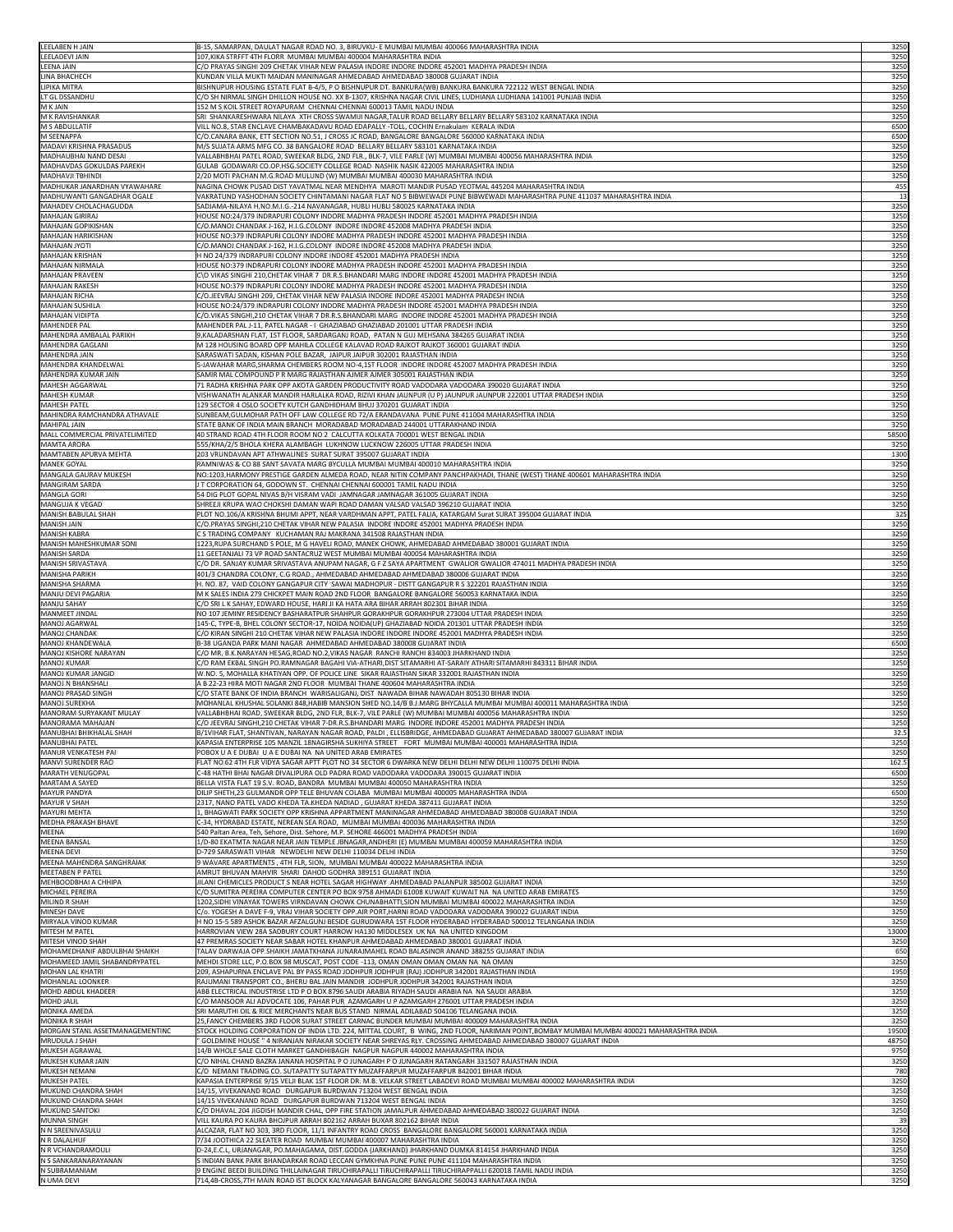| N VENKAT RAMAN                         | 750 4TH MAIN 4TH BLOCK RAJAJINAGAR BANGALORE BANGALORE 560010 KARNATAKA INDIA                                                                                                            | 3250         |
|----------------------------------------|------------------------------------------------------------------------------------------------------------------------------------------------------------------------------------------|--------------|
| NADUBETTU SUKUMARA PRADEEPKUMAR        | OSI LABS 2 FLOOR MARGIN FREE MKT BLDG POOMANA ANNEX PALARIVATTOM ERNAKULAM KERALA COCHIN 682025 KERALA INDIA                                                                             | 39           |
| NAGENDRA CHOUDHARY                     | 124, MOHAMMADPUR VILLAGE R.K PURAM (MAIN) SOUTH WEST DELHI NEW DELHI 110066 DELHI INDIA                                                                                                  | 3250         |
| NAGENDRA KUMAR OJHA                    | QTR NO 254 SECTOR IC BOKARO STEEL CITY BOKARO BOKARO 827001 JHARKHAND INDIA                                                                                                              | 3250         |
| NAGESWARA RAO CHINTALA                 | COFFEE INSPECTOR CHURCH ROAD SARADA NAGAR NARASIPATNAM NARSIPATNAM VIZIANAGARAM 531116 ANDHRA PRADESH INDIA                                                                              | 3250         |
| <b>NAHEED FATIMA</b>                   | 164/75 HATA FAQEER MOHD KHAN GOLAGANJ LUKHNOW LUCKNOW 226001 UTTAR PRADESH INDIA                                                                                                         | 3250         |
| <b>NALINI SREE V</b>                   | 2-2-78, GANDHI CHOWK, KHAMMAM A P KHAMMAM 507003 TELANGANA INDIA                                                                                                                         | 3250         |
| <b>NAND MOTWANI</b>                    | 90/53 A MALVIYA NAGAR NEW DELHI NEW DELHI DELHI INDIA                                                                                                                                    | 3250         |
| NANDAKUMARAN DRU NAIR                  | DEPT OF PHYSIOTHERAPY KING FAISAL HOSPITAL PB 2275 TAF,KSA PB 2275 TAF KSA NA  NA SAUDI ARABIA                                                                                           | 3250         |
| <b>NANDINI VERMA</b>                   | NANDAN KRISHNA NIWAS JAI PRABHA NAGAR MAJHULIA ROAD MUZAFFARPUR BIHAR MUZAFFARPUR 842001 BIHAR INDIA                                                                                     | 65           |
| <b>NANDITA RANI</b>                    | B - 1350 INDIRA NAGAR LUKHNOW LUCKNOW 226016 UTTAR PRADESH INDIA                                                                                                                         | 3250         |
| NANDU PRASAD SONKAR                    | 26/1/1 STRAND ROAD KOLKATA KOLKATA 700001 WEST BENGAL INDIA                                                                                                                              | 3250         |
| NANDULAL MISHRILAL BEDMUTHA            | MARUTI ROAD MANMAD TAL NANDGAON NASIK NASIK 423104 MAHARASHTRA INDIA                                                                                                                     | 13           |
| NARAMADABEN SONEJI                     | SHAREPRO SERVICES (INDIA) PVT. LTD 416-420, DEVNANDAN MALL, OPP.SANYAS ASHRAM, ASHRAM RD, ELLISBRIDGE, AHMEDABAD AHMEDABAD 380006 GUJARAT INDIA                                          | 3250         |
| NARAYAN PRASAD                         | DIWAN MOHALLA BAGH PATO GOWAL TOLI PATNA CITY,BIHAR PATNA PATNA 800008 BIHAR INDIA                                                                                                       | 3250         |
| NARENDRA KUMAR BHIMJAYANI              | D-71, SWATI PARK SOCIETY KOTHARIA RAJKOT RAJKOT 360002 GUJARAT INDIA                                                                                                                     | 3250         |
| <b>NARESH BHAN</b>                     | 44 ANAND VIHAR PITAMPURA NEWDELHI NEW DELHI 110034 DELHI INDIA                                                                                                                           | 3250         |
| NARESH CHANDRA SHARMA                  | C/O RAJA RAM SHARMA GAMI TOLA  KATIHAR KATIHAR 854105 BIHAR INDIA                                                                                                                        | 3250         |
| NARESH KUMAR GOYAL                     | 3/1 KALKA JI EXTENSION NEWDELHI NEW DELHI 110019 DELHI INDIA                                                                                                                             | 3250         |
| NARNEDRA MEHTA                         | 12 STAR SHOPPING CENTRE 1ST FLOOR 20 NEW JAGNATH RAJKOT RAJKOT 360001 GUJARAT INDIA                                                                                                      | 3250         |
| <b>NAROTAM KOCHAR</b>                  | 337/189 PRITAMNAGAR-2 SHAHIBAUG AHMEDABAD AHMEDABAD 380004 GUJARAT INDIA                                                                                                                 | 3250         |
| <b>NARYANDAS H BOOB</b>                | C/O MAHESHWARI INVESTMENTS SERVICES AU-50,FIRST FLOOR SATIDAM MARKET AMRAVATI AMRAVATHI 444601 MAHARASHTRA INDIA                                                                         | 3250         |
| NASRIN AMIN PALSANIA                   | 12 GURUJIT NIWASH BHARDA VADI ROAD ANDHERI WEST MUMBAI MUMBAI 400058 MAHARASHTRA INDIA                                                                                                   | 3250         |
| <b>NAVEEN CHOPRA</b>                   | C/O NEERAJ & CO GRAINS MARKET SULTANPURA , DIST:-KAPURTHALA LODHI KAPURTHALA 144626 PUNJAB INDIA                                                                                         | 6500         |
| <b>NAVIN AIN</b>                       | C/O VIKAS SINGHI 209 CHETAK VIHAR 7 DR. R.S. BHANDARI MARG INDORE INDORE INDORE 452001 MADHYA PRADESH INDIA                                                                              | 3250         |
| <b>NAVNIT DESAI</b>                    | C/O.J S DESAI 13 SHANKAR MAYA RB MEHTA RD, GHATKOPAR MUMBAI MUMBAI 400071 MAHARASHTRA INDIA                                                                                              | 3250         |
| NAVNITA PATANGAY                       | SHAREPRO SER.(I) PVT LTD. 416, DEVNANDAN MALL OPP.SANYAS ASHRAM,ELLISBRIDGE AHMEDABAD AHMEDABAD 380006 GUJARAT INDIA                                                                     | 3250         |
| <b>NEEMA KAMLA</b>                     | C/O.MANOJ CHANDAK J-162, H.I.G.COLONY  INDORE INDORE 452008 MADHYA PRADESH INDIA                                                                                                         | 3250         |
| NEERAJ SHARMA KUMAR                    | C/O.MRS SUREKHA Y GOHIL BLDG NO 3/FLAT NO 54,SECTOR 7, ANTOP HILL, MUMBAI MUMBAI 400037 MAHARASHTRA INDIA                                                                                | 3250         |
| <b>NEETA AGARWAL</b>                   | HOTEL NAKKI VIHAR MOUNT ABU MOUNT ABU SIROHI 307501 RAJASTHAN INDIA                                                                                                                      | 325          |
| NEETA PAWANKUMAR GOENKA                | 402/293 SILICON CITY RAU VILLAGE NIHALPUR MANDI INDORE MADHYA PRADESH INDORE 452012 MADHYA PRADESH INDIA                                                                                 | 32.5         |
| <b>NEETU MITTAL</b>                    | 37 A/28/1, MADHU NAGAR AGRA AGRA 282001 UTTAR PRADESH INDIA                                                                                                                              | 3250         |
| <b>NEHA VIPUL SHAH</b>                 | E/803, VEENA SARGAM PANCHASHIL CHS. MAHAVIR NAGAR KANDIVALI (W) MUMBAI MAHARASHTRA MUMBAI 400067 MAHARASHTRA INDIA                                                                       | 1560         |
| NILESH BABULAL SHAH                    | C/O.BABULAL L SHAH, 601, SUKH SAGAR, ATHWA LINES, LOURD S CONVENT SCHOOL, SURAT SURAT 395007 GUJARAT INDIA                                                                               | 3250         |
| NIMISH JAIN                            | C/O MANOJ CHANDAK J-162, H.I.G.COLONY, INDORE INDORE 452008 MADHYA PRADESH INDIA                                                                                                         | 3250         |
| NIMMI MEHROTRA                         | 181, FEROZE GANDHI COLONY BARELI BARELI RAE BARELI 229001 UTTAR PRADESH INDIA                                                                                                            | 3250         |
| NIPUL JITENDRAKUMAR SHAH               | 15 SATYAVADI SOCIETY NEAR BANK OF BARODA USMANPURA AHMEDABAD AHMEDABAD 380013 GUJARAT INDIA                                                                                              | 3250         |
| <b>NIRAJ KUMAR</b>                     | L-1303 RATNAGIRI APARTMENTS KAUSHAMBI GAZIABAD UP GHAZIABAD 201010 UTTAR PRADESH INDIA                                                                                                   | 3250         |
| NIRAMLABEN PATEL                       | 14 , PRUTHVI APARTMENT, 20,JAIN SOCIETY ELLIS BRIDGE AHMEDABAD AHMEDABAD 380006 GUJARAT INDIA                                                                                            | 3250         |
| <b>NIRMAL KUMAR</b>                    | 43 SOUTH PARK APTTS KALKAJI NEW DELHI NEW DELHI 110019 DELHI INDIA                                                                                                                       | 3250         |
| NIRMAL SINGH SALUJA                    | B/12, SUPARNA FLATS NR COMMERCE SIXWAYS NAVRANGPURA AHMEDABAD AHMEDABAD AHMEDABAD 380009 GUJARAT INDIA                                                                                   | 3250         |
| <b>NISHISH R SHORRFF</b>               | 25,FANCY CHAMBERS 3RD FLOOR,SURAT STREET CARNAC BUNDAR MUMBAI MUMBAI 400009 MAHARASHTRA INDIA                                                                                            | 3250         |
| NITESH JAIN                            | C/O KIRAN SINGHI 210 CHETAK VIHAR NEW PALASIA INDORE INDORE 452001 MADHYA PRADESH INDIA                                                                                                  | 3250         |
| <b>NITESH M SHAH</b>                   | 1/B, LAXMINARAYAN SOCIETY OPP.SHANTINAGAR DERASAR USHMANPURA AHMEDABAD AHMEDABAD 380013 GUJARAT INDIA                                                                                    | 3250         |
| NITIN JAYANT PATIL                     | 7 AAKAR APARTMENT NEAR AKASHWANI MKR RD VADODARA VADODARA 390009 GUJARAT INDIA                                                                                                           | 3250         |
| NITU JAIN                              | C/O M/S. JAWAHAR LAL GULAB CHAND JAIN, CLOTH MERCHANT, KOTWALI BAZAR  BHARATPUR BHARATPUR 321001 RAJASTHAN INDIA                                                                         | 3250         |
| NIVRUTINATH RADHAKISAN KASAR           | A/P-PATHARDI NR VEET BHATTI GAULANE RD TAL-NASHIK NASHIK NASIK 422010 MAHARASHTRA INDIA                                                                                                  | 130          |
| OM PARKASH GULERIA                     | ROOPKOSH NEXT D-57, SAINIK COLONY, BYPASS, JAMMU TAWI JAMMU 180011 JAMMU AND KASHMIR INDIA                                                                                               | 3250         |
| OMANA UNNIKRISHNAN                     | 17-A, BLUE DIAMOND APARTMENT KARNIK ROAD KALYAN WEST KALYAN 421301 MAHARASHTRA INDIA                                                                                                     | 3250         |
| P K SWAMINATHAN                        | I 214 RESERVE BANK OF INDIA, STAFF ORS, S.T. ROAD, CHEMBUR MUMBAI MUMBAI 400071 MAHARASHTRA INDIA                                                                                        | 6500         |
| P KONDAL REDDY                         | 6-3-39/A/2 PREM NAGAR KHAIRATABAD HYDERABAD HYDERABAD 500004 TELANGANA INDIA                                                                                                             | 3250         |
| P S ALAHARSAMY                         | 18 B AZAD STREET GANDHI NAGAR TAMIL NADU MADURAI MADURAI 625020 TAMIL NADU INDIA                                                                                                         | 3250         |
| PALANISAMY RAVICHANDRAN                | NO 90/8G2 CHINNAMMAL STREET VENGAMEDU 1 POTTHANUR ERODE 638182 TAMIL NADU INDIA                                                                                                          | 3250         |
| PANKAJ ANAND AGARWAL                   | 5, NISHANT BUNGLOW, B/H SHYAMAL ROW HOUSE, NR.BILESHWAR MAHADEV,SATELITE AHMEDABAD AHMEDABAD 380015 GUJARAT INDIA                                                                        | 3250<br>2600 |
| PANKAJ JAIN<br><b>PANKAJ SURATWALA</b> | NANDA KAHOORA KA GHEAN RAILWAY ROAD ROHTAK HARYANA ROHTAK 124001 HARYANA INDIA<br>158/60,NARAYAN DHURU STREET HAJI BULIODING.3RD FLOOR ROOM NO.11 MUMBAI MUMBAI 400008 MAHARASHTRA INDIA | 3250         |
| <b>PANNALAL GUPTA</b>                  | HOUSE NO:24/379 INDRAPURI COLONY INDORE (M P) INDORE 452001 MADHYA PRADESH INDIA                                                                                                         | 3250         |
| PARAMJIT KAUR CHUGH                    | THIRD, F-3, GROUND FLOOR, LAJPAT NAGAR, NEWDELHI NEW DELHI 110024 DELHI INDIA                                                                                                            | 3250         |
| <b>PARESH SHAH</b>                     | 2/9 JYOTI PARK NAVA WADAJ AHMEDABAD AHMEDABAD 380013 GUJARAT INDIA                                                                                                                       | 3250         |
| PARINAZ CYRUS DRIVER                   | SHIVDARSHAN SOCIETY FLAT NO. 4, 153/3, INFANTRY ROAD KARNATAKA BANGALORE BANGALORE 560001 KARNATAKA INDIA                                                                                | 3250         |
| PARITOSH KUMAR TRIPATHI                | CENTRAL GROUND WATER BOARD CHITRAGUPTA NAGAR K.BAGH,BIHAR PATNA PATNA 800020 BIHAR INDIA                                                                                                 | 3250         |
| <b>PARTHA BHATTACHARYA</b>             | B C SEN ROAD, NOETH TARAPUKUR WEST OF LALKUTHIR, P.O. AGARPARA DT. 24,PARAGANAS(N) WEST BENGAL BARRACKPORE 743177 WEST BENGAL INDIA                                                      | 3250         |
| <b>PARTHASARATHY V</b>                 | NO-9 19TH STREET THILLAI GANGANAGAR  CHENNAI CHENNAI 600061 TAMIL NADU INDIA                                                                                                             | 3250         |
| <b>PARUL SHETH</b>                     | 1201,DHEERAJ DEVIKA , 12TH FLOOR HILL ROAD, OPP. BANDRA POLICE STATION BANDRA WEST MUMBAI MUMBAI 400050 MAHARASHTRA INDIA                                                                | 3250         |
| PARVIN KUMAR PJAIN                     | 123 MINT STREET CHENNAI CHENNAI CHENNAI 600079 TAMIL NADU INDIA                                                                                                                          | 11700        |
| PATEL NATHUBHAI                        | NO:37, DHAR KOTHI RESIDENCY AREA INDORE MADHYA PRADESH INDORE 452001 MADHYA PRADESH INDIA                                                                                                | 3250         |
| PHOOL CHAND BANTHIA                    | C/O SURAJ MAL CHAND MAL BANTHIA BANTHIA CHOWK  BIKANER BIKANER 334005 RAJASTHAN INDIA                                                                                                    | 3250         |
| PINKI CHANDGOTHIA                      | STEEL UDYOG, SATIJOYMATI ROAD ATHGOAN GUWAHATI GUWAHATI 781001 ASSAM INDIA                                                                                                               | 3250         |
| PIYUSH JOSHI                           | 21 PANCHAL ROAD NO.2 KANDIWALI-EAST MUMBAI MUMBAI 400101 MAHARASHTRA INDIA                                                                                                               | 3250         |
| PIYUSH N JOSHI                         | C/O J P SHAH B-6,202 KAMALA NAGER, M.G.RD, KANDIVALI (W) MUMBAI MUMBAI 400067 MAHARASHTRA INDIA                                                                                          | 3250         |
| <b>PIYUSH S SHAH</b>                   | 604/B MAMTA APARTMENTS, M G ROAD,L T ROAD #3, GOREGAON - WEST MUMBAI MUMBAI 400062 MAHARASHTRA INDIA                                                                                     | 3250         |
| PLAMOTTIL VARGHESE CHACKO              | GENERAL POSTAL AUTHORITY PO.BOX NO 8888 DUBAI U.A.E DUBAI U A E DUBAI NA NA UNITED ARAB EMIRATES                                                                                         | 3250         |
| <b>PRABHA RANI DERIA</b>               | POST BABAI -93 NEHRU WARD 7 BABAI THASIL BABAI DIST HOSHANGABAD HOSHANGABAD 461661 MADHYA PRADESH INDIA                                                                                  | 3250         |
| PRABHABEN M MAKADIA                    | 109-MADHAV COMPLEX DR. YAGNIK ROAD NEAR JANAKPURI HALL RAJKOT RAJKOT 360001 GUJARAT INDIA                                                                                                | 3250         |
| <b>PRADEEP SETHIA</b>                  | NO 13 RAMANAN ROAD SOWCARPET, 1ST FLOOR CHENNAI CHENNAI 600079 TAMIL NADU INDIA                                                                                                          | 3250         |
| <b>PRADEEP V PAREKH</b>                | C/O HIMMATLAL MANORDAS METAL MERCHANT TAJNA PETH AKOLA AKOLA 444001 MAHARASHTRA INDIA                                                                                                    | 3250         |
| <b>PRAFUL N SHAH</b>                   | B 1PATHIK APPARTMENT MANINAGAR NEAR GOPAL TROWER GANESH GALI AHMEDABAD AHMEDABAD 380008 GUJARAT INDIA                                                                                    | 3250         |
| <b>PRAKASH RAO PATANGAY</b>            | SHAREPRO SER.(I)PVT LTD 416-420 DEVNANDAN MALL OPP SANYAS ASHRAM, ELLIS BRIDGE AHMEDABAD AHMEDABAD 380006 GUJARAT INDIA                                                                  | 3250         |
| <b>PRANAV MANTUBHAI PATEL</b>          | 4-B CAPITAL COMMERCIAL CENTRE ASHRAM ROAD AHMEDABAD AHMEDABAD 380006 GUJARAT INDIA                                                                                                       | 3250         |
| <b>PRANAY RAJ</b>                      | C/O SHRI N.K.VERMA SARDAR PATEL MARG, BELBANWA MOTIHARI MOTIHARI BAGAHA 845401 BIHAR INDIA                                                                                               | 3250         |
| PRASANNAKUMAR M                        | I/1 LAKEVIEW APPT VASTRAPUR AHMEDABAD AHMEDABAD 380015 GUJARAT INDIA                                                                                                                     | 6500         |
| <b>PRASHANT BHIKHAN</b>                | .NO. 2/9, DLF CITY , PHASE-II JACARANDA MARG GURGAON HARYANA GURGAON 122008 HARYANA INDIA                                                                                                | 3250         |
| <b>PRATIMA BAL</b>                     | D-61 EAST OF KAILASH NEW DELHI NEW DELHI DELHI INDIA                                                                                                                                     | 3250         |
| <b>PRAVESH BHIKHAN</b>                 | 119, NEW SURYA KIRAN APARTS 65-I, P EXT. PATPAR GANJ DEPOT NEW DELHI NEW DELHI 110092 DELHI INDIA                                                                                        | 3250         |
| <b>PREM GINODIA</b>                    | C/O B.L. RAIGAR SBBJ P.O. SRDAR SHAHAR CHURU SRDAR SHAHAR RATANGARH 331403 RAJASTHAN INDIA                                                                                               | 3250         |
| PREMA B JAIN                           | 1ST FANASWADI X LANE 63-AMBICA NIWAS 2ND FLOOR R.NO.16 SITARAM POWER MARG BOMBAY MUMBAI MUMBAI 400002 MAHARASHTRA INDIA                                                                  | 3250         |
| PRITHVIRAJ JAIN                        | 107,KIKA STRFFT 4TH FLORR MUMBAI MUMBAI 400004 MAHARASHTRA INDIA                                                                                                                         | 3250         |
| PRITI JITENDRAKUMAR SHAH               | 15 SATYAVADI SOCIETY NEAR BANK OF BARODA USMANPURA AHMEDABAD AHMEDABAD 380013 GUJARAT INDIA                                                                                              | 3250         |
| PRIYA ARUN DHRUVA<br>PRIYANJALI PANDEY | A/17 IRLA CO OP HSG SOCIETY LTD SOCIETY RD VILE PARLE (W) MUMBAI MUMBAI 400056 MAHARASHTRA INDIA<br>24 MIGH HANUMAN NAGAR KANKARBAGH PATNA PATNA 800020 BIHAR INDIA                      | 3250<br>3250 |
| PUKHRAJ CHOUDHARY                      | S/O MOHANLAL CHOUDHARY, A B ROAD, RAJENDRA NAGAR H B 13,TAKSHSHILA PARISAR INDORE INDORE 452012 MADHYA PRADESH INDIA                                                                     | 3250         |
| PURUSOTTAM SAHOO                       | C/O B K COMMUNICATIONS MAIN ROAD JAJPUR ROAD DIST JAJPUR ORISSA JAJPUR 755019 ORISSA INDIA                                                                                               | 16250        |
| <b>PUSHPA BAI</b>                      | GRANDHI VARI STEREET MUMMIDIVARAM MUMMIDIVARAM AMALAPURAM 533216 ANDHRA PRADESH INDIA                                                                                                    | 3250         |
| PUSHPA DEVI GANDHI                     | 89/1 J C ROAD BANGALORE BANGALORE 560002 KARNATAKA INDIA                                                                                                                                 | 3250         |
| <b>PUSHPA PATEL</b>                    | 203 SANGEETA  APT NO 3 GOLE COMPIUNE NR RAJA SOWA FACTORY KALYAN KALYAN 421301 MAHARASHTRA INDIA                                                                                         | 3250         |
| <b>QUDSIA ANJUM</b>                    | YAHIYASHAH PUCCA BAGH SAHARANPUR SAHARANPUR 247001 UTTARAKHAND INDIA                                                                                                                     | 3250         |
| R K SINGWI                             | 89/1 J C ROAD BANGALORE BANGALORE 560002 KARNATAKA INDIA                                                                                                                                 | 3250         |
| R KUPPAMMAL                            | NO-6 TULASI NAGAR BRAMANI ST. WASHERMAN PET CHENNAI CHENNAI 600021 TAMIL NADU INDIA                                                                                                      | 3250         |
| R RAJASEKARAN                          | 1-A-1,KAVARAI STREET, PO-RASIPURAM TA-SALEM,DIS-T.NADU RASIPURAM SALEM TIRUCHENGODU 637408 TAMIL NADU INDIA                                                                              | 3250         |
| R SUBRAMANIAM                          | SECTOR 4, 160 R K PURAM NEWDELHI NEW DELHI 110022 DELHI INDIA                                                                                                                            | 3250         |
| RADHIKA SINGH                          | NATHWALA KAITWATH BALLIA 277202 UTTAR PRADESH INDIA                                                                                                                                      | 3250         |
| RAFI MANZAR HASAN                      | POST BOX NO 2113 TAIF SAUDIA ARABIA SAUDIA ARABIA SAUDIA ARABIA NA  NA SAUDI ARABIA                                                                                                      | 3250         |
| <b>RAGHBIR SINGH</b>                   | BHTIA HOUSE, RANI BAZAR, BIKANER BIKANER 334001 RAJASTHAN INDIA                                                                                                                          | 3250         |
| RAGHUBIR SINGH CHUGH                   | BUILD. NO. 36, FLAT NO. 34 MANISH NAGAR, J.P.ROAD,FOUR BUNG. ANDHERI (W) MUMBAI MUMBAI 400058 MAHARASHTRA INDIA                                                                          | 3250         |
| RAGHUNATH MALLYA B                     | A-10 VIKRAMPURI HYDERABAD HYDERABAD 500009 TELANGANA INDIA                                                                                                                               | 3250         |
| <b>RAGINI SHAH</b>                     | HORIZON MAINT CO, PO.BOX NO 8027 DUBAI U.A.E. DUBAI DUBAI NA NA UNITED ARAB EMIRATES                                                                                                     | 3250         |
| <b>RAHUL JAIN</b>                      | C/O MANOJ CHANDAK J-162 H I G COLONY INDORE INDORE 452008 MADHYA PRADESH INDIA                                                                                                           | 3250         |
| RAHUL RAGHUWANSHI                      | 37 DHAR KOTHI RESIDENCY AREA INDORE INDORE 452001 MADHYA PRADESH INDIA                                                                                                                   | 3250         |
| RAJ KUMAR SAVARA                       | D-11, MAHARANI BAGH NEW DELHI NEWDELHI NEW DELHI 110065 DELHI INDIA                                                                                                                      | 3250         |
| RAJ NARAYAN MISHRA                     | NAMKUM ROAD DORANDA P O HINDOO RANCHI RANCHI 834002 JHARKHAND INDIA                                                                                                                      | 3250         |
|                                        |                                                                                                                                                                                          | 487.5        |
| RAJEEV MOHAN GUPTA                     | S/O LATE C M GUPTA SM 6 AVADH AVAS COLONY RAJENDRA NAGAR BAREILLY BAREILLY UTTAR PRADESH INDIA BAREILLY 243122 UTTAR PRADESH INDIA                                                       |              |
| RAJEEV SHRIVASTAVA                     | 16, STATE BANK COLONY, M.P.NAGAR, ZONE II, BHOPAL BHOPAL 462011 MADHYA PRADESH INDIA                                                                                                     | 3250         |
| RAJENDRA AGARWAL                       | 1/D-80 EKATMTA NAGAR NEAR JAIN TEMPLE JB NAGAR,ANDHERI (E) MUMBAI MUMBAI 400059 MAHARASHTRA INDIA                                                                                        | 3250         |
| RAJENDRA DESAI<br>RAJENDRA GUPTA       | BLOCK NO.2, SHIV SOCIETY -1 T.B.ROAD MEHSANA MEHSANA 384002 GUJARAT INDIA<br>C/O MANOJ JAIN, 201-KRISHNA KUNJ, S.B.MARG, MATUNGA-W, MUMBAI MUMBAI 400016 MAHARASHTRA INDIA               | 3250<br>3250 |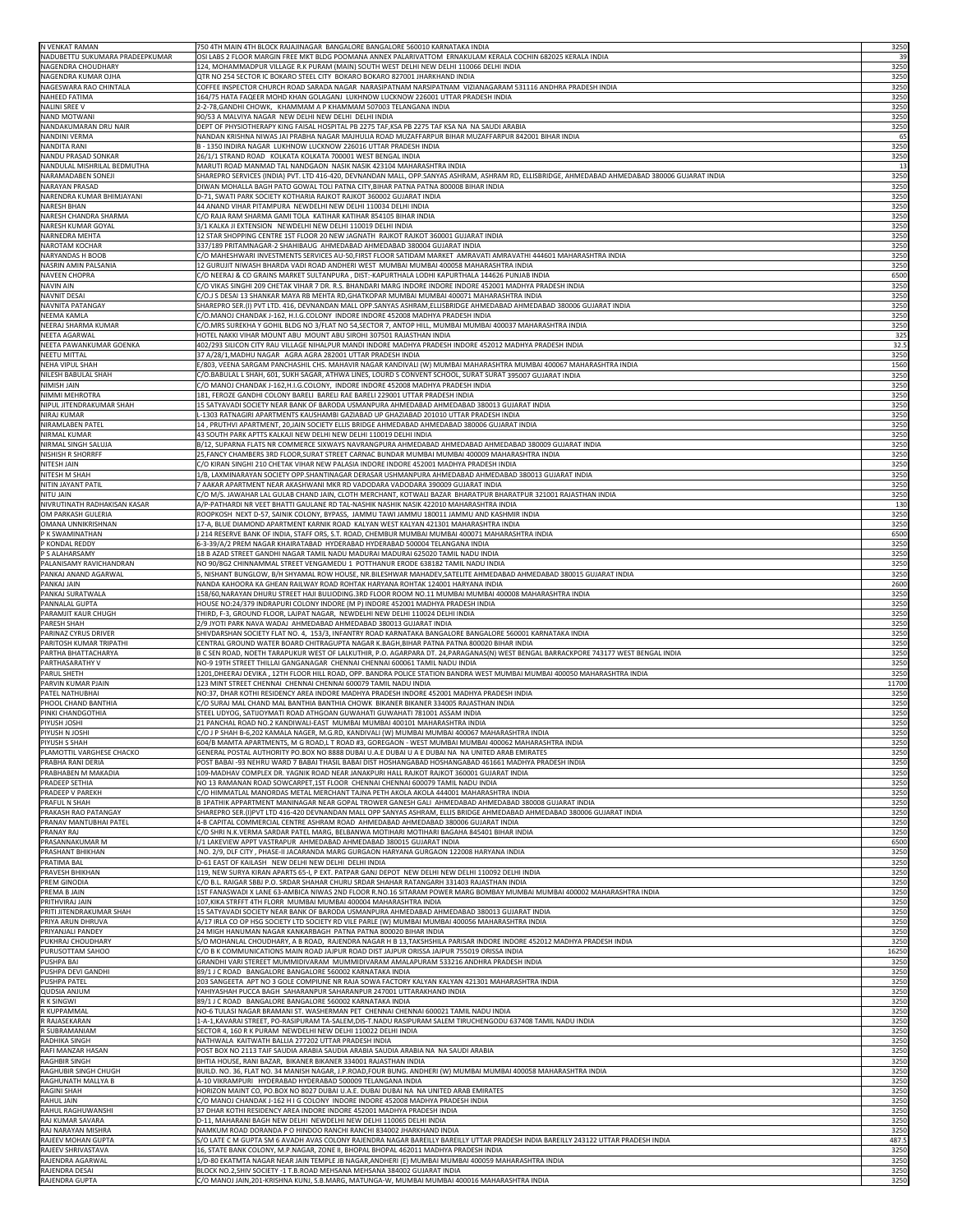| RAJENDRA NADAR SS<br>RAJENDRA PRASAD<br>RAJENDRA SETHIYA | 80-31-3, JAWAHARLAL NEHRU ROAD, RAJAHMUNDRY RAJAHMUNDRY 533103 ANDHRA PRADESH INDIA                                                                                                                                                          | 3250            |
|----------------------------------------------------------|----------------------------------------------------------------------------------------------------------------------------------------------------------------------------------------------------------------------------------------------|-----------------|
|                                                          | SANSIT CLOTH SH,MAIN RD, AT PO WARISALIGANJ,DIST NAWADAH STATE - BIHAR NAWADAH 805130 BIHAR INDIA                                                                                                                                            | 3250            |
|                                                          | C/O M.P.TEXTILE AGENCIES, 59-M.T.CLOTH MARKET, 2ND FLOOR INDORE INDORE 452002 MADHYA PRADESH INDIA                                                                                                                                           | 3250            |
| <b>RAJESH GUPTA</b>                                      | C/O MANOJ JAIN, 201-KRISHNA KUNJ S.B.MARG, MATUNGA -W, MUMBAI MUMBAI 400016 MAHARASHTRA INDIA                                                                                                                                                | 3250            |
| <b>RAJESH JAIN</b>                                       | J.K.SADAN 204,ADARSH NAGAR AJMER ROAD BEAWAR BEAWAR 305901 RAJASTHAN INDIA                                                                                                                                                                   | 3250            |
| <b>RAJESH KUMAR</b>                                      | HNO-318, SHEKHUPURA COLONY ALIGANJ LUCKNOW LUCKNOW 226022 UTTAR PRADESH INDIA                                                                                                                                                                | 3250            |
| RAJESH L MAJETHIA<br><b>RAJESH MOTWANI</b>               | H NO 4-2-941 RAMKOTE HYDERABAD HYDERABAD 500001 TELANGANA INDIA<br>C/O.DR RAM BHOJWANI, NAWAB HOUSE, NAYA BAZAR, KAMPOO, GWALIOR GWALIOR 474009 MADHYA PRADESH INDIA                                                                         | 3250<br>3250    |
| RAJESHKUMAR TAKORBHAIPATEL                               | JAVAHAR SHERI AT & PO MEHLAV TA-PETLAD TA PETLAD ANAND 388440 GUJARAT INDIA                                                                                                                                                                  | 3250            |
| RAJIT NANDADAUNG                                         | NO:F-224, MOTI BAGH NEW DELHI NEW DELHI 110021 DELHI INDIA                                                                                                                                                                                   | 3250            |
| <b>RAJIV HATHI</b>                                       | 244,3B.ROAD, SARDARPURA, JODHPUR JODHPUR 342003 RAJASTHAN INDIA                                                                                                                                                                              | 3250            |
| <b>RAJIV KUMAR</b>                                       | C/O.FAIRDEAL SALES CORP. APSARA ROAD JAMMU JAMMU 180000 JAMMU AND KASHMIR INDIA                                                                                                                                                              | 19500           |
| <b>RAJIV SEHTI</b>                                       | C/O.PRAYAS SINGHI,210 CHETAK VIHAR NEW PALASIA INDORE INDORE 452001 MADHYA PRADESH INDIA                                                                                                                                                     | 3250            |
| <b>RAJIV SETHI</b>                                       | C/O DR K D MAHAJAN HARDOL BABA DIST - HOSHANGABAD HARDA [M P] HARDA HOSHANGABAD 461331 MADHYA PRADESH INDIA                                                                                                                                  | 3250            |
| RAJKUMARI<br>RAJNIKANT JOSHI                             | C/O SRI M K TRIPATHY ADVOCATE 252 CIVIL LINES EATWAH ETAWAH 206001 UTTAR PRADESH INDIA<br>C/O.PRAYAS SINGHI,210 CHETAK VIHAR NEW PALASIA INDORE INDORE 452001 MADHYA PRADESH INDIA                                                           | 3250<br>3250    |
| RAJNIKANT PATEL                                          | 2, SHIVALAYA BUNGLOWS, RAMDEVPIR ROAD, AMBA KRUPA,TA. & DIST. ANAND KARAMASHD ANAND 388325 GUJARAT INDIA                                                                                                                                     | 3250            |
| <b>RAJNISH AGRAWAL</b>                                   | C/O.PRAYAS SINGHI,210 CHETAK VIHAR NEW PALASIA  INDORE INDORE 452001 MADHYA PRADESH INDIA                                                                                                                                                    | 3250            |
| <b>RAJNISH JAIN</b>                                      | C/O VIKAS SINGHI,209-CHETAK VIHAR, 7-DR R.S.BHANDARI MARG, INDORE INDORE 452001 MADHYA PRADESH INDIA                                                                                                                                         | 3250            |
| <b>RAKESH AGRAWAL</b>                                    | C/O.PRAYAS SINGHI,210 CHETAK VIHAR NEW PALASIA INDORE INDORE 452001 MADHYA PRADESH INDIA                                                                                                                                                     | 3250            |
| <b>RAKESH CHOPRA</b>                                     | GREEN FIELD NO 1, GANDA SINGH WALA, P.O KHANNA NAGAR, MAJITHA ROAD AMRITSAR(PB) AMRITSAR 143001 PUNJAB INDIA                                                                                                                                 | 3250            |
| <b>RAKESH KHETAN</b>                                     | CENTURY RAYON COLONY C-11-168 P.O.SHAHAD DIST. THANE , M.S. THANE ULHASNAGAR 421103 MAHARASHTRA INDIA                                                                                                                                        | 6500            |
| RAKESH KUMAR SHUKLA                                      | C-60 WORLD BANK COLONY BARRA, BARRA KANPUR NAGAR U P KANPUR 208027 UTTAR PRADESH INDIA                                                                                                                                                       | 3250            |
| <b>RAKESH MAHAJAN</b><br><b>RAKESH MOHAN</b>             | C/O JEEVRAJ SINGHI 210 CHETAK VIHAR 7 DR. R.S. BHANDARI MARG INDORE INDORE 452001 MADHYA PRADESH INDIA                                                                                                                                       | 3250<br>6500    |
| RAKESH VERMA                                             | HOUSE NO.1847, SECTOR 34D, CHANDIGARH CHANDIGARH 160000 CHANDIGARH INDIA<br>C/O MANOJ JAIN 201 KRISHNA KUNJ S B MARG MATUNGA WEST MUMBAI MUMBAI 400016 MAHARASHTRA INDIA                                                                     | 3250            |
| RAM AWADH JAISWAL                                        | C/O. THE ASSOCIATED CABLE CORPORATION M G ROAD, THAKURPUKUR SRIJANI CALCUTTA PARGANAS KOLKATA 700104 WEST BENGAL INDIA                                                                                                                       | 3250            |
| RAM DAS BATHAM                                           | C/O TANDON TRACTORS KALAGARH ROAD DHAMPUR BIJNOR (UP) BIJNOR 246761 UTTAR PRADESH INDIA                                                                                                                                                      | 3250            |
| RAM GOPAL JAIN                                           | DAUDPUR KOTHI LAXMI CHOWK BRAHMPURA MUZAFFARPUR MUZAFFARPUR 842003 BIHAR INDIA                                                                                                                                                               | 3250            |
| <b>RAM GUPTA</b>                                         | H NO 379 INDRAPURI COLONY INDORE INDORE 452001 MADHYA PRADESH INDIA                                                                                                                                                                          | 3250            |
| RAM KUMAR BANSAL                                         | 8/42 KAUSAL PUR AGRA AGRA 282001 UTTAR PRADESH INDIA                                                                                                                                                                                         | 6.5             |
| RAM LAL SETH                                             | 17/2 R B C ROAD KOLKATA WEST BENGAL KOLKATA 700028 WEST BENGAL INDIA                                                                                                                                                                         | 3250            |
| RAM NAGINA RANJAN                                        | BLOCK NO C 5710 TELECOM HOUSING COMPLEX ICHAPUR HOWRAH HOWRAH 711101 WEST BENGAL INDIA                                                                                                                                                       | 3250            |
| RAM NARAYAN KABRA<br><b>RAM PRAKASH</b>                  | KUCHMAN IRON TRADERS 11TH PAL ROAD, JODHPUR JODHPUR 342003 RAJASTHAN INDIA<br>S/O SRI JAGDISH NARAYAN SINHA ADVOCATE COURT ROAD, BARH PATNA BIHARSHARIF 803213 BIHAR INDIA                                                                   | 3250<br>3250    |
| RAM RATAN DAGA                                           | 40/1, Shibtolla Street, 2nd Floor, Kolkata KOLKATA 700007 WEST BENGAL INDIA                                                                                                                                                                  | 1300            |
| <b>RAM UJAGIR</b>                                        | B/56, LAJPAT NAGAR SECT. 4, SAHIBABAD GHAZIABAD U P GHAZIABAD 201000 UTTAR PRADESH INDIA                                                                                                                                                     | 3250            |
| RAMA SHANKAR                                             | Q.NO-106 CD,NEW RAILWAY COLONY RAJENDRA PATH PATNA PATNA 800001 BIHAR INDIA                                                                                                                                                                  | 3250            |
| RAMAGAORI JANI                                           | SHRI HARIKRAPA OP.QR.NO-C-1 KRANTI NAGAR EXTENSION BILASPUR (C.G.) BILASPUR MP 495004 CHHATTISGARH INDIA                                                                                                                                     | 1300            |
| RAMANBHAI M PATEL                                        | C/O DARJI & LAKDAWALA S-403 KAVITA SHOPPING CENTRE OPP G P O ANAND ANAND ANAND 388000 GUJARAT INDIA                                                                                                                                          | 3250            |
| RAMANLAL BHAILALBHAI PATEL                               | G-4, PRADHAN ENCLAVE NO. 3, BEHIND DINESH MILL, AKOTA, VADODARA GUJARAT VADODARA 390020 GUJARAT INDIA                                                                                                                                        | 325             |
| RAMCHARAN MEENA<br>RAMESH BABU JAYAVARAM                 | 405, TAKSHILA CO-OP.HSG.SOCIETY DAMAN ROAD CHALA, PARDI, VAPI (GUJ) VALSAD 396191 GUJARAT INDIA<br>8-583, CAR STREET TADPATRI POST ANANTAPUR TADAPATRI 515411 ANDHRA PRADESH INDIA                                                           | 3250<br>3250    |
| RAMESH KUMAR PARMAR                                      | 8, 5TH LANE, WOOD WHARF WALLTAX ROAD CHENNAI CHENNAI 600079 TAMIL NADU INDIA                                                                                                                                                                 | 3250            |
| RAMESH KUMAR VERMA                                       | 9, NANI CHOHATI P.O. RAMPURA (M.P.) DIST : MANDSAUR MANDSAUR 458118 MADHYA PRADESH INDIA                                                                                                                                                     | 3250            |
| RAMESHCHANDRA RASTOGI                                    | 1/1/81 MALAVIYA NAGAR JAIPUR JAIPUR 302017 RAJASTHAN INDIA                                                                                                                                                                                   | 3250            |
| RAMGOPAL SINGH                                           | SAI HARMONY FLAT NO 304 PATLIPUTRA COLONY BESIDE ALPANA MKT PATNA PATNA 800013 BIHAR INDIA                                                                                                                                                   | 3250            |
| <b>RAMMY SAHAI</b>                                       | W/O AKHIL KUMAR SINHA RB-3/129/2,WENDED AVENUE CENTRAL RAILWAY COLONY, MATUNGA, MUMBAI MUMBAI 400019 MAHARASHTRA INDIA                                                                                                                       | 3250            |
| <b>RAMNATH S</b>                                         | D/805, JASMINE BUILDING NEELKANTH GARDENS GOVANDI-EAST MUMBAI MUMBAI 400088 MAHARASHTRA INDIA                                                                                                                                                | 3250            |
| RAMZAN ALI PARBATANI                                     | 2C, YAWAN APARTMENT, HYDERABAD HYDERABAD 500001 TELANGANA INDIA                                                                                                                                                                              | 3250            |
| RANGASWAMI GUDHAL                                        | 8-3-228/R/01,FLAT NO-1,RUKMINI APPTS YOUSUFGUDA CHECK POST YOUSUFGUDA, HYDERABAD HYDERABAD 500045 TELANGANA INDIA                                                                                                                            | 3250            |
| RANJITKUMAR SHYAMSUKHA<br><b>RANJU SINGH</b>             | C/O SIMRAN TRADE CENTRE 100 THAMBUCHETTY STREET CHENNAI CHENNAI 600001 TAMIL NADU INDIA<br>16/A SECTOR 11 RAJAJI PURAM . LUCKNOW LUCKNOW 226017 UTTAR PRADESH INDIA                                                                          | 3250<br>650     |
| RASHIDA AKADAR MUKHI                                     | 1,MENON SOCIETY NO-1 DANILIMDA  AHMEDABAD AHMEDABAD 380028 GUJARAT INDIA                                                                                                                                                                     | 3250            |
| RASHMI AGGARWAL                                          | 71 RADHA KRISHNA PARK OPP AKOTA GARDEN PRODUSCTIVITY ROAD VADODARA VADODARA 390020 GUJARAT INDIA                                                                                                                                             | 3250            |
| RATAN DEVE AGARWAL                                       | RAJASTHAN PAPER TRADERS 214 TRIPOLIA BAZAR JAIPUR JAIPUR 302002 RAJASTHAN INDIA                                                                                                                                                              | 3250            |
| RATAN VALVANI                                            | 1-B PREM NAGAR COLONY   INDORE INDORE 452004 MADHYA PRADESH INDIA                                                                                                                                                                            | 3250            |
| <b>RATANCHAND</b>                                        | 601, SALASAR POOJA BUILDING VENKATESH PARK, 60 FT ROAD OPP MTNL BUILDING, NEAR FATAK BHAYANDER WEST THANE 401101 MAHARASHTRA INDIA                                                                                                           | 3250            |
| RAVI KUMAR JAIN                                          | K 3713 SORA KUAN VARANASI (U.P.) VARANASI VARANASI 221001 UTTAR PRADESH INDIA                                                                                                                                                                | 3250            |
| RAVI RAMARATNAM<br>RAVI SHANKAR MISHRA                   | 30, SUBRAMANIAM ROAD, R. S. PURAM TAMILNADU COIMBATORE COIMBATORE COIMBATORE 641002 TAMIL NADU INDIA<br>CENTURY ROAD LINES, ROOM NO. 20, KALIKA SINGH, KATRA, G T ROAD CHANDHASI MUGHALSARAI VARANASI MOGHALSARAI 232101 UTTAR PRADESH INDIA | 3250<br>3250    |
| <b>RAVI SHETTY</b>                                       | EVERSMILE C-54-55 SANKAR NAGAR DHAKE COLONY, ANDHERI (W) MUMBAI MUMBAI 400058 MAHARASHTRA INDIA                                                                                                                                              | 3250            |
| RAVI VALVANI                                             | 1-B PREM NAGAR COLONY INDORE INDORE 452004 MADHYA PRADESH INDIA                                                                                                                                                                              | 3250            |
| <b>RAVIKUMAR R</b>                                       | 1029, V, BLOCK, RAJATINAGAR, BANGALORE BANGALORE 560010 KARNATAKA INDIA                                                                                                                                                                      | 3250            |
| RAVIKUMAR SHENI SHETTY                                   | C/O G NARAYAYANA H.NO 4-57 SUBHASH ROAD NIZAMABAD KAMAREDDY 503101 TELANGANA INDIA                                                                                                                                                           | 3250            |
| RAVINDRA KUMAR SINGHVI                                   | 13 RAMANAN ROAD SOWCARPET CHENNAI CHENNAI 600079 TAMIL NADU INDIA                                                                                                                                                                            | 3250            |
| RAVINDRANATH CHOUDARY CHENNUPATI                         | S.N.C.STREET, DIST.GUNTUR (A.P.), NIDUBROLU GUNTUR 522124 ANDHRA PRADESH INDIA                                                                                                                                                               | 3250            |
| <b>REGHUNATHAN NAIR</b>                                  | A 2 GOKUL APTS MEMNAGAR DRIV-IN ROAD AHMEDABAD AHMEDABAD 380052 GUJARAT INDIA                                                                                                                                                                | 3250            |
| REKH RAJ PAREEK                                          | SCICI LTD. 141, MAKER TOWER F, CUFFE PARADE, MUMBAI MUMBAI 400005 MAHARASHTRA INDIA<br>C/O R P SRIVASTAVA BEHIND RAJDHANI APARTMENT MAHESHNAGAR PATNA PATNA 800024 BIHAR INDIA                                                               | 6500            |
|                                                          |                                                                                                                                                                                                                                              |                 |
| <b>REKHA</b>                                             |                                                                                                                                                                                                                                              | 3250            |
| <b>REKHA A JAIN</b>                                      | 1ST FABASWADI X LANE 63A AMBILA NIWAS 2ND FLOOE RNO 16 SITARAM POHA MARG MUMBAI MUMBAI 400002 MAHARASHTRA INDIA<br>37 A/28/1, MADHU NAGAR AGRA AGRA 282001 UTTAR PRADESH INDIA                                                               | 3250            |
| <b>RENU MITTAL</b><br><b>RESHMA VINOD SHAH</b>           | C/O.BABULAL L SHAH, 601, SUKH SAGAR, ATHWA LINES, B/H.LOURD S CONVENT SCHOOL, SURAT SURAT 395007 GUJARAT INDIA                                                                                                                               | 3250<br>3250    |
| RIFAT JAHAN                                              | C/O MANSOOR ALI ADVOCATE 106 PAHARPUR AZAMGARH U P AZAMGARH 276001 UTTAR PRADESH INDIA                                                                                                                                                       | 3250            |
| <b>RISHI RAM</b>                                         | C-733 VIKAS PURI NEWDELHI NEW DELHI 110018 DELHI INDIA                                                                                                                                                                                       | 3250            |
| RITA KIRTI PAREKH                                        | NO:101/A, RIDDHI APARTMENT SV ROAD, OPP:CINEMAX JAWAHAR NAGAR GOREGAON (W), MUMBAI MUMBAI 400062 MAHARASHTRA INDIA                                                                                                                           | 3250            |
| ROHAN MAHAJAN                                            | C/O JEEVRAJ SINGHI 210 CHETAK VIHAR 7 DR. R.S. BHANDARI MARG INDORE INDORE INDORE 452001 MADHYA PRADESH INDIA                                                                                                                                | 3250            |
| ROHIT KUMAR BAID                                         | SAWAT ELECTRONICAS 139/1 S P ROAD BANGALORE BANGALORE 560002 KARNATAKA INDIA                                                                                                                                                                 | 3250            |
| <b>RUBIL JAIN</b>                                        | C/O.MANOJ JAIN 907,ARCADIA NARIMAN POINT. MUMBAI MUMBAI 400021 MAHARASHTRA INDIA                                                                                                                                                             | 3250            |
| RUCHI SETHIYA<br><b>RUCHIT MEHTA</b>                     | C/O VIKAS SINGHI 209 CHETAK VIHAR 7 DR. R.S. BHANDARI MARG INDORE INDORE 452001 MADHYA PRADESH INDIA<br>7-KALYAN PATH NARAIN SINGH ROAD JAIPUR JAIPUR 302004 RAJASTHAN INDIA                                                                 | 3250<br>3250    |
| <b>RUPA DASOT</b>                                        | 89/1 J C ROAD BANGALORE BANGALORE 560002 KARNATAKA INDIA                                                                                                                                                                                     | 3250            |
| <b>RUPAL PARMAR</b>                                      | 83, SHIVDAS CHAMPSHI MARG 1ST FLOOR ROOM NO1 MAZAAON MUMBAI MUMBAI 400010 MAHARASHTRA INDIA                                                                                                                                                  | 3250            |
| <b>RUPALI SAHA</b>                                       | C/O JAGESHWER SAHA BANK OF BARODA BHAGALPUR (BIHAR) BHAGALPUR BHAGALPUR 812002 BIHAR INDIA                                                                                                                                                   | 3250            |
| <b>RUSHABH DILIP SHAH</b>                                | 302, SAMARTH SARTHI APPT., PARLE POINT, ATHWA LINES, SURAT SURAT 395000 GUJARAT INDIA                                                                                                                                                        | 3250            |
| <b>RUSHABH DSHAH</b>                                     | 102, GOPINATH CHEMBERS, OPP.DALGIYA STREET, MAHIDHARPURA, SURAT SURAT 395003 GUJARAT INDIA                                                                                                                                                   | 3250            |
| S DILIP KUMAR                                            | 6/6 MAHANTHA LAY OUT BULL TEMPLE ROAD BANGALORE BANGALORE 560019 KARNATAKA INDIA                                                                                                                                                             | 9750            |
| <b>S K GANDHI</b>                                        | 89/1 J C ROAD BANGALORE BANGALORE 560002 KARNATAKA INDIA<br>89/1 J C ROAD BANGALORE BANGALORE 560002 KARNATAKA INDIA                                                                                                                         | 3250            |
| S K JAIN<br>S NAGARATHNAMMA                              | NO 530 12TH MAIN 3RD CROSS BSK 1ST STREET IIND BLOCK BANGALORE BANGALORE 560050 KARNATAKA INDIA                                                                                                                                              | 3250<br>3250    |
| <b>S P SEEMAN</b>                                        | 25 C GOHALE HALL STREET SIVAGANGA P T T DISTRICT TAMILNADU SIVAGANGA RAMPURAM 623560 TAMIL NADU INDIA                                                                                                                                        | 3250            |
| S RAJASEKARAN                                            | D82 HAPPY HOME RAM NAGAR 7TH CROSS THILLAI NAGAR TRICHY TIRUCHIRAPPALLI 620018 TAMIL NADU INDIA                                                                                                                                              | 6.5             |
| S RAJESWARI                                              | 21 A, SWAMY NAGAR 80 FEET ROAD OPP OLD RTO OFFICE SALEM MAIN ROAD NAMAKKAL NAMAKKAL 637001 TAMIL NADU INDIA                                                                                                                                  | $\overline{26}$ |
| <b>SV ADHIA</b>                                          | SANGANWA CHOWK OPP.CHHOTALAL & BROS. RAJKOT RAJKOT 360001 GUJARAT INDIA                                                                                                                                                                      | 3250            |
| S V SUBBARAOVEMULA                                       | 28-99, SRI RAMARAO STREET, DIST.W.G. (A.P.) TANUKU TANUKU ELURU 534211 ANDHRA PRADESH INDIA                                                                                                                                                  | 3250            |
| <b>S ZABAIR SHAH</b>                                     | 501, SHAH JAHAN APARTENTS, KHAIRATABAD, HYDERABAD HYDERABAD 500004 TELANGANA INDIA                                                                                                                                                           | 6500            |
| SAANJAY DAGLIYA<br><b>SACHIN KASERA</b>                  | BLDG.NO.3,SHOP NO.22, GANESH MARKET SOCIETY, GANGADHAM CHOWK,MARKET YARD PUNE PUNE 411037 MAHARASHTRA INDIA<br>2105 BLDGN NO 6A WHISPERING PALMS LOKHANDWALA, KANDIVALI EAST MUMBAI MAHARASHTRA MUMBAI 400101 MAHARASHTRA INDIA              | 3250            |
| SAIFEE JASDANWALA                                        | BASHIR BAUG, OPP. NUTAN MILL SARASPUR AHMEDABAD AHMEDABAD 380018 GUJARAT INDIA                                                                                                                                                               | 19500<br>3250   |
| SAKUNTALA JAYSWAL                                        | AT. HARIHAR GANJ DIS. PALAMU BIHAR PO.HARIHARGANJ BIHAR AURANGABAD H O 824119 BIHAR INDIA                                                                                                                                                    | 3250            |
| <b>SAMI KUMAR</b>                                        | C/O BHUSHAN LAL VIJAN HANUMAN MENSION KATRAS GARH KATRAS GARH BALIAPUR 828113 JHARKHAND INDIA                                                                                                                                                | 3250            |
| <b>SAMIR P SHAH</b>                                      | NO:502,MAHAVIR DARSHAN MAHAVIR NAGAR KANDIWALI (W) MAHARASHTRA MUMBAI 400067 MAHARASHTRA INDIA                                                                                                                                               | 3250            |
| SANDEEP JAIN                                             | C/O MANOJ KUMAR J-162 H I G COLONY INDORE INDORE 452008 MADHYA PRADESH INDIA                                                                                                                                                                 | 3250            |
| <b>SANDEEP JAIN</b>                                      | FLAT NO.77 PLOT NO-94 RAJDHANI NIKUNJ I P EXT. NEW DELHI NEW DELHI 110092 DELHI INDIA                                                                                                                                                        | 3250            |
| SANDEEP KUMAR KEJRIWAL                                   | C/O SRI D P LOHIA P-11, CHITPUR SPUR CALCUTTA KOLKATA 700007 WEST BENGAL INDIA                                                                                                                                                               | 3250            |
| <b>SANGEETA GUPTA</b><br><b>SANJAY DAVE</b>              | C/O NITESH JAIN 202 KRISHNA KUNJ S B MARG MATUNGA WEST MUMBAI MUMBAI 400016 MAHARASHTRA INDIA<br>IC/O RAJENDRA JAIN 907 ARCADIA NARIMAN POINT MUMBAI MUMBAI 400021 MAHARASHTRA INDIA                                                         | 3250<br>3250    |
| <b>SANJAY K SHAH</b>                                     | B/401SURAJ PLAZA CHANDULAL PARKSTATION ROAD OPP DENA BANKBHAYANDAR WEST THANE THANE 401101 MAHARASHTRA INDIA                                                                                                                                 | 3250            |
| SANJEEV KUMAR AGARWAL                                    | 41, MANDI KOHNA MUZAFFAR NAGAR MUZAFFARNAGAR 251002 UTTAR PRADESH INDIA                                                                                                                                                                      | 3250            |
| SANJU J SABOO                                            | 604 AMARDEEP APARTMENT BHATTAR ROAD SURAT SURAT 395001 GUJARAT INDIA                                                                                                                                                                         | 3250            |
| SANKAMMA G SANKANNAVAR                                   | TEACHERS COLONY NISARGA NAGAR BYADGI HAVERI 581106 KARNATAKA INDIA                                                                                                                                                                           | 32.5            |
| SANTOKBEN RAMJIBHAI PATEL                                | C/O RANCHHOD RAMJIBHAI UPLETA GONDAL 360490 GUJARAT INDIA                                                                                                                                                                                    | 3250            |
| <b>SANTOSH GUPTA</b><br>SANTOSH JAIN                     | 78 A AGGAR NAGAR LUDHIANA LUDHIANA 141001 PUNJAB INDIA<br>SURAJ KARAN SHANTI KUMAR 3MULLICK STREET CALCUTTA KOLKATA 700007 WEST BENGAL INDIA                                                                                                 | 3250<br>3250    |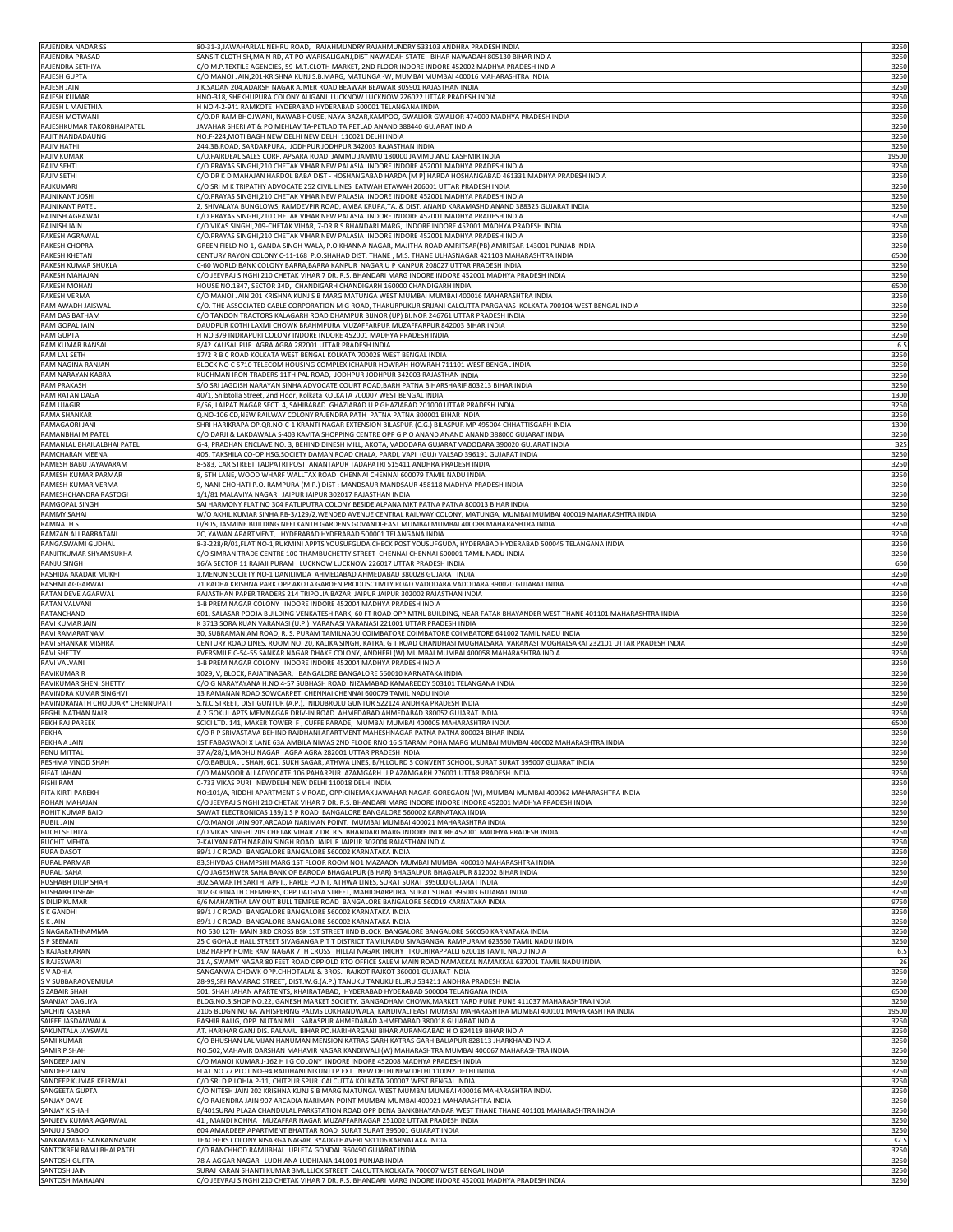| <b>SANTOSH NAIR</b>                                            | 27 NEW ASHIYANA SOCIETY PO JIVRAJ PARK AHMEDABAD AHMEDABAD 380051 GUJARAT INDIA                                                                                                                                   | 3250           |
|----------------------------------------------------------------|-------------------------------------------------------------------------------------------------------------------------------------------------------------------------------------------------------------------|----------------|
| SANTOSHBEN SURANA                                              | CHOKSI BAZAR, ANKLESHWAR, ANKLESHWAR ANKLESHWAR ANKLESHWAR 393001 GUJARAT INDIA                                                                                                                                   | 3250           |
| <b>SAPNA JAIN</b>                                              | 1, SARASWATI BHAVAN WADI, GANJAWALA LANE, BORIVALI (W) MUMBAI MUMBAI 400092 MAHARASHTRA INDIA                                                                                                                     | 3250           |
| SARITA SINGH                                                   | C/O SRI THAKUR PRASAD SINGH VILLAGE - MANJHARIA, POST - GAGAHA DIST GORAKHPUR GORAKHPUR 273411 UTTAR PRADESH INDIA                                                                                                | 3250           |
| <b>SAROJ GANDHI</b><br>SAROJ KUMAR VIRCHANDJIJAIN              | 1702/17TH FLOOR, RUSHBHA APPARTMENT, PAREKH STREET, OPP H N HOSPITAL MUMBAI MUMBAI 400004 MAHARASHTRA INDIA<br>13/314 SUBASH NAGAR GUJRAT HOUSING BOARD NEAR BOMBAY MARKET SURAT SURAT SURAT 395010 GUJARAT INDIA | 3250<br>3250   |
| SAROJINI SRIVASTAVA                                            | L-1303 RATNAGIRI TOWER KAUSHAMBI  GHAZIABAD GHAZIABAD 201001 UTTAR PRADESH INDIA                                                                                                                                  | 3250           |
| <b>SARTHAK DUBEY</b>                                           | C/O RAJENDRA JAIN 907 ARCADIA NARIMAN POINT MUMBAI MUMBAI 400021 MAHARASHTRA INDIA                                                                                                                                | 3250           |
| <b>SATISH CHANDRA VIRMANI</b>                                  | JANTA MEDICAL HALL, KATEHRA BAZAR, JWALAPUR, HARDWAR (U.P.) HARDWAR HARDWAR 249407 UTTARAKHAND INDIA                                                                                                              | 3250           |
| SATVIR SINGH MINHAS                                            | 167/1, OUTRAM LINE G T B NAGAR, NEWDELHI NEW DELHI 110009 DELHI INDIA                                                                                                                                             | 3250           |
| <b>SAURABH DUBEY</b><br><b>SAURAV KUMAR</b>                    | C/O RAJENDRA JAIN 907 ARCADIA NARIMAN POINT MUMBAI MUMBAI 400021 MAHARASHTRA INDIA<br>BEHIND TIRHUT ACADEMY KASHIPUR V K S COLONY SAMASTIPUR BIHAR SAMASTIPUR 848101 BIHAR INDIA                                  | 3250<br>650    |
| SAVITABEN S PATEL                                              | 13/70 VISHNUNAGAR SOCIETY, SARASPUR AHMEDABAD AHMEDABAD 380018 GUJARAT INDIA                                                                                                                                      | 3250           |
| <b>SBI CAPITAL MARKETLTD</b>                                   | STOCK HOLDING CORPORATION OF INDIA LTD, 224 MITTAL COURT, B WING 2ND FLOOR,NARIMAN POINT, MUMBAI MUMBAI 400001 MAHARASHTRA INDIA                                                                                  | 139750         |
| <b>SEEMA GARG</b>                                              | 14 NIYA GANJ GHAZIABAD GHAZIABAD 201001 UTTAR PRADESH INDIA                                                                                                                                                       | 3250           |
| <b>SEEMA JAIN</b><br><b>SEEMA JAIN</b>                         | C/O KIRAN SINGHI 210 CHETAK VIHAR NEW PALASIA INDORE INDORE 452001 MADHYA PRADESH INDIA<br>C/O.RAJENDRA JAIN,202 KRISHANA KUNJ.S.B.MARG MANTUNGA EAST MUMBAI MUMBAI 400016 MAHARASHTRA INDIA                      | 3250<br>3250   |
| <b>SETHIYA ANKIT</b>                                           | C/O.KIRAN SINGHI 209, CHETAK VIHAR 7  DR.R.S.BHANDARI MARG INDORE INDORE 452001 MADHYA PRADESH INDIA                                                                                                              | 3250           |
| <b>SETHIYA JYOTI</b>                                           | C/O.KIRAN SINGHI 209, CHETAK VIHAR 7  DR.R.S.BHANDARI MARG INDORE INDORE 452001 MADHYA PRADESH INDIA                                                                                                              | 3250           |
| <b>SETHIYA RAVI</b>                                            | C/O.KIRAN SINGHI 209, CHETAK VIHAR 7 DR.R.S.BHANDARI MARG INDORE INDORE 452001 MADHYA PRADESH INDIA                                                                                                               | 3250           |
| SETHIYA URMILA<br><b>SETHURAM E R</b>                          | C/O.KIRAN SINGHI 209, CHETAK VIHAR 7 DR.R.S.BHANDARI MARG INDORE INDORE 452001 MADHYA PRADESH INDIA<br>80 SHANKARA PARK SHANKAR MUTT PARALLEL ROAD BANGALORE BANGALORE 560004 KARNATAKA INDIA                     | 3250<br>3250   |
| SHAHEDA SHAKIL SURVE                                           | C/O.SHAKIL AHMED SURVE, P.O.BOX.300 ETISALAT SALES, ABU DHABI NA NA UNITED ARAB EMIRATES                                                                                                                          | 3250           |
| SHAILA J SHAH                                                  | 47 PREMRAS SOCIETY NEAR SABAR HOTEL KHANPUR AHMEDABAD AHMEDABAD 380001 GUJARAT INDIA                                                                                                                              | 3250           |
| SHAILESH A SOMANI                                              | 41 HARISIDDH KRIPA SOCIETY OPP JAIN TEMPLE NARANPURA AHMEDABAD AHMEDABAD 380013 GUJARAT INDIA                                                                                                                     | 3250           |
| <b>SHAKUNTALA GAUR</b>                                         | 53-B GARIAHAT ROAD BSF, HQ CALCUTTA KOLKATA 700019 WEST BENGAL INDIA                                                                                                                                              | 3250           |
| SHAKUNTALABEN H PATEL<br>SHAKUNTLADEVI RANA                    | 21 HARIOM NAGAR 1 NEW KOSAD ROAD AMROLI SURAT GUJARAT SURAT 394107 GUJARAT INDIA<br>7/B MADHUVAN SOCIETY NEAR RAJKAMAL PETROL PUMP MEHSANA MEHSANA 384002 GUJARAT INDIA                                           | 650<br>812.5   |
| SHAMBHOO NATH AGRAHARI                                         | KUSHAURA BAZAR POST KUSHAURA DIST BASTI UP DIST BASTI UP BASTI 272001 UTTAR PRADESH INDIA                                                                                                                         | 3250           |
| SHAMKANT GOPSLRAO DESHPANDE                                    | CHARTTERED ACCOUNTANT 157 SHANI PATH JALGAON JALGAON 425001 MAHARASHTRA INDIA                                                                                                                                     | 3250           |
| SHANKAR LAL MALPANI                                            | NAKARI, WARD NO.-1, P.O.- NORTH LAKHIMPUR, DIST- LAKHIMPUR, ASSAM NORTH LAKHIMPUR 787001 ASSAM INDIA                                                                                                              | 325            |
| SHANKUNTALA AGRAWAL<br><b>SHANTABAI NEEMA</b>                  | CII/29 TILAK LANE NEWDELHI NEW DELHI 110001 DELHI INDIA                                                                                                                                                           | 3250           |
| SHANTHI S SHIYAL                                               | 76-BADA SARAFA INDORE INDORE 452002 MADHYA PRADESH INDIA<br>NO 107/A 5TH MAIN K G NAGAR BULL TEMPLE ROAD BANGALORE BANGALORE 560019 KARNATAKA INDIA                                                               | 3250<br>3250   |
| <b>SHANTI DEVI</b>                                             | HUKMICHAND JAGDISHCHAND MAL GODAM ROAD BARMER BARMER 344001 RAJASTHAN INDIA                                                                                                                                       | 3250           |
| <b>SHANTI DEVI JAIN</b>                                        | B-10 C TAJPUR ROAD DELHI NEW DELHI 110044 DELHI INDIA                                                                                                                                                             | 3250           |
| <b>SHANTI KUMAR MODI</b>                                       | 238, LOWER GROUND FLOOR KAILSH HOUSE EAST OF KAILSH NEWDELHI NEW DELHI 110065 DELHI INDIA                                                                                                                         | 3250           |
| SHANTILAL DURLABHDAS SHAH<br>SHARAD WAGHMARE                   | DT NO 2 BHANU SADAN 1ST FLOOR TRIVEDI ROAD MULUND W MUMBAI MUMBAI 400000 MAHARASHTRA INDIA<br>9 KRASHI VIHAR GRAM HARANYA KHEDI TEH. MHOW -INDORE MHOW M.P. BETMA 453441 MADHYA PRADESH INDIA                     | 3250<br>1267.5 |
| SHARADAMMA G                                                   | C/O PADMALAYA AUTO FINANCE GANDHI CHOWK GADWAL WANAPARTHY 509125 TELANGANA INDIA                                                                                                                                  | 3250           |
| SHARMISTHA SHETH                                               | A-004, DARSHAN APARTMENT, GR. FL. SHANKER LANE, KANDIVALI (W) MUMBAI MUMBAI 400067 MAHARASHTRA INDIA                                                                                                              | 3250           |
| <b>SHASHI BHUSAN MOHANTY</b>                                   | MARUTI VILLA DUPLEX 2 MAGNETIX ROAD BHUBANESWAR BHUBANESHWAR 751024 ORISSA INDIA                                                                                                                                  | 6500           |
| SHISHIR SANGAL<br>SHITAL RAMESH PATEL                          | C/O COMMERCIAL AUTOMOBILES 124 NAPIER JOWN JABALPUR JABALPUR 482007 MADHYA PRADESH INDIA<br>LALVADI BAHARMADH UNJHA MEHSANA 384170 GUJARAT INDIA                                                                  | 3250<br>3250   |
| <b>SHIV DAYAL GAUR</b>                                         | POST & VILL-BIJOWA, VIA-RANI PALI PALI 306601 RAJASTHAN INDIA                                                                                                                                                     | 3250           |
| SHMBHUDEB CHANDRA                                              | 112, TYPE - IV NORTH WEST MOTI BAUGH NEWDELHI NEW DELHI 110021 DELHI INDIA                                                                                                                                        | 3250           |
| <b>SHOBHA DAVE</b>                                             | E/5 ALOK APTS. NR. H L COMMERCE COLLEGE NAVRANGPURA AHMEDABAD AHMEDABAD 380009 GUJARAT INDIA                                                                                                                      | 3250           |
| <b>SHRIMANI JAIN</b>                                           | C/O PRAYAS SINGHI 209 CHETAK VIHAR NEW PALASIA INDORE INDORE INDORE 452001 MADHYA PRADESH INDIA                                                                                                                   | 3250           |
| <b>SHRIMANI JAIN</b><br>SHRINATH VYAS                          | C/O.MANOJ JAIN 907,ARCADIA NARIMAN POINT. MUMBAI MUMBAI 400021 MAHARASHTRA INDIA<br>C/O MANOJ JAIN 201 KRISHNA JAIN S B MARG MATUNGA WEST MUMBAI MUMBAI 400016 MAHARASHTRA INDIA                                  | 3250<br>3250   |
| SHRIWASTAWA DEEPAK                                             | C\O MADHYA PRADESH TEXTILE AGENCIES 59,M.T CLOTH MARKET IIND FLOOR INDORE INDORE 452002 MADHYA PRADESH INDIA                                                                                                      | 3250           |
| SHYAM MOHAN VERMA                                              | FLAT NO 50 RAGHUNATHPURI I A OPP VIJAY SANITARY STORE SHEOPUR RD SANGANER JAIPUR JAIPUR 302001 RAJASTHAN INDIA                                                                                                    | 3250           |
| SHYAM SUNDER AGRAWAL                                           | 46-AGRASEN NAGAR BIJASAN ROAD INDORE INDORE 452005 MADHYA PRADESH INDIA                                                                                                                                           | 3250           |
| SHYAM SUNDER BINANI                                            | C/O RADHRANI BHANDAR 44B KALI KRISHNA TAGORE STREET CALCUTTA KOLKATA 700007 WEST BENGAL INDIA                                                                                                                     | 29250<br>3250  |
| SHYAM SUNDER GUPTA<br>SHYAMDEVI GUPTA                          | OLAND GANJ JAUNPUR, UTTAR PRADESH JAUNPUR 222002 UTTAR PRADESH INDIA<br>C\O VIKAS SINGHI, 210,CHETAK VIHAR 7 DR.R.S.BHANDARI MARG INDORE INDORE 452001 MADHYA PRADESH INDIA                                       | 3250           |
| SIDDHAVARAM ELANGO PILLAI                                      | VIRAJ PARK ROAD,PANJARI WARD-3 PANJARI FARM,B/H SUN N SAND HOTEL NAGPUR M S NAGPUR 441108 MAHARASHTRA INDIA                                                                                                       | 3250           |
|                                                                |                                                                                                                                                                                                                   |                |
| SINETA DAVE                                                    | [E/17, STHAPTYA APPARTMENT, NR.STERLING HOSPITAL GURUKUL ROAD,MEMNAGAR AHMEDABAD AHMEDABAD 380052 GUJARAT INDIA                                                                                                   | 3250           |
| SITARAM AGARWAL                                                | 803, VIMAL VILLA DEEPA COMPLEX ADAJAN ROAD SURAT SURAT 395009 GUJARAT INDIA                                                                                                                                       | 5102.5         |
| <b>SMITA AJIT SHAH</b>                                         | P/4, ADHYAPAK KUTIR BEHIND ROSARY SCHOOL BARODA. VADODARA 390002 GUJARAT INDIA                                                                                                                                    | 3250           |
| SMITA ANAND DELIWALA<br><b>SMITA PADHEE</b>                    | 2 MEHTA APARTMENTS L T ROAD PANJABI LANE BORIVALI (W) MUMBAI MUMBAI 400092 MAHARASHTRA INDIA<br>SF-1 VISWAKALA APARTMENT, DOCTORS COLONY, PEDAWALTAIR, VISAKHAPATNAM VISAKHAPATNAM 530017 ANDHRA PRADESH INDIA    | 3250<br>3250   |
| <b>SNEHAL PATEL</b>                                            | OFFICE 9A,2ND FLOOR, OLD INSURANCE BLDG, 65, M.G. ROAD FOUNTAIN, MUMBAI MUMBAI 400001 MAHARASHTRA INDIA                                                                                                           | 3250           |
| SNEHAPRABHA DEVI PRASAD                                        | MK DANPAT RAM NACHAN ROAD, BENACHITY DURGAPUR BURDWAN 713213 WEST BENGAL INDIA                                                                                                                                    | 3250           |
| <b>SNEHLATA M PAREKH</b>                                       | 23 SADSHIV LANE ,KHADILKAR ROAD, VORA BUILDING,4TH FLOOR, RNO 14, MUMBAI MUMBAI 400004 MAHARASHTRA INDIA                                                                                                          | 3250           |
| SOHAN LAL AGARWAL<br><b>SOHAN PJAIN</b>                        | BHARAT BANGLE STORE KADAM KOAN PATNA PATNA 800003 BIHAR INDIA<br>ROOM NO 192/ 3RD FLOOR BADRIKA ASHRAM BLDG., 20/1ST KHETWADI LANE MUMBAI MUMBAI 400004 MAHARASHTRA INDIA                                         | 3250<br>3250   |
| <b>SOMA SUNDRAM</b>                                            | SYNDICATE BANK P.B. NO. 7843 CHICKPET, BANGALORE BANGALORE 560053 KARNATAKA INDIA                                                                                                                                 | 3250           |
| <b>SOONA SINGI TIRKEY</b>                                      | RAJA BANGLOW COMPOUND SUJATA CHOWK RANCHI GPO RANCHI RANCHI 834001 JHARKHAND INDIA                                                                                                                                | 325            |
| SOUTHERN INDIA DEPOSITORYSERVICESLTD                           | CENTURY CENTRE, GROUND FLOOR 39, TTK ROAD, ALWARPET, CHENNAI CHENNAI 600018 TAMIL NADU INDIA                                                                                                                      | 3250           |
| SOVINA SOOD<br>SRINIVAS GOWRI SHETTY                           | C/O ANIL ARORA 3502 / CHANDIGARH CHANDIGARH CHANDIGARH 160000 CHANDIGARH INDIA<br>H.NO 4-144 [NEAR OLD POST OFFICE] POST BHIKNOOR,A.P  NIZAMABAD KAMAREDDY 503101 TELANGANA INDIA                                 | 3250<br>3250   |
| SRIPAL SETHIA                                                  | NO 13 RAMANAN ROAD I FLOOR SOWCARPET CHENNAI CHENNAI 600079 TAMIL NADU INDIA                                                                                                                                      | 3250           |
| SRIRAM KAINKARYAM                                              | 1, HEMLOCK ROAD, HOWELL, NEW JERSEY-07731 U.S.A. U S A NA NA UNITED STATES OF AMERICA                                                                                                                             | 3250           |
| SRISESHA RATNAM T                                              | SRIRAM DIST.W.G. (A.P.) VELPUR ELURU 534222 ANDHRA PRADESH INDIA                                                                                                                                                  | 3250           |
| <b>SUBASH CHAND JAIN</b><br>SUBBA RAO MASABATHULA              | J.K.SADAN 204, ADARSH NAGAR AJMER ROAD BEAWAR BEAWAR 305901 RAJASTHAN INDIA<br>115, T T D EMPLOYEES COLONY M R PALLE TIRUPATI TIRUPATI TIRUPATI 517502 ANDHRA PRADESH INDIA                                       | 3250<br>3250   |
| <b>SUBHA MENON</b>                                             | FLAT NO. 14, MANASI APARTMENT KARNIK ROAD, KALYAN (W) KALYAN W KALYAN 421301 MAHARASHTRA INDIA                                                                                                                    | 3250           |
| SUBHATRA NARAYANAN NADAR                                       | 69/6 JAYDFEEP, GARODIA NAGAR, GHATKOPAR (E) MUMBAI MUMBAI 400077 MAHARASHTRA INDIA                                                                                                                                | 3250           |
| SUBRAHMANYA BHAT                                               | READER IN KANNAP MANGALORE UNIVERSITY MANGALAGANGOTRI MANGALORE KARKALA DAKSHINA KAN 574199 KARNATAKA INDIA                                                                                                       | 3250           |
| SUBRAMANYAM GUPTA BOGGARAPU<br><b>SUDARSHAN K GADIA</b>        | 3/248, POTTI SREERAMULU STREET RAJANPET RAJAMPET 516115 ANDHRA PRADESH INDIA<br>NO 87 1ST FLOOR CHOWDESHWARI TEMPLE STREET BANGALORE BANGALORE 560002 KARNATAKA INDIA                                             | 3250<br>3250   |
| <b>SUDEEP KUMAR BAID</b>                                       | KOTHARI TEXTILE SHOP NO. 90 210 JAMUNALAL BAJAJ STREET LOHIA MARKET CALCUTTA KOLKATA 700007 WEST BENGAL INDIA                                                                                                     | 3250           |
| <b>SUDESH ANANT MURGAONKAR</b>                                 | H.NO.12, CARANAZALEMEN, GOA, KEVENE KEVENE PANAJI 403002 GOA INDIA                                                                                                                                                | 3250           |
| <b>SUDESH PAL ARORA</b>                                        | 898 HOUSING BOARD COLONY AMBALA CANTT AMBALA CANTT 133001 HARYANA INDIA                                                                                                                                           | 3250           |
| SUDESH SOOD<br><b>SUDHA CHOTIA</b>                             | GROUND FLOOR 104\P KARAYA ROAD CALCUTTA KOLKATA 700017 WEST BENGAL INDIA<br>III/2 BISAL PUR COLONY RAJMAHAL VIA DEOLI TONK TONK TONK 304001 RAJASTHAN INDIA                                                       | 3250           |
| <b>SUDHA GUPTA</b>                                             | 164 HUKUMCHAND COLONY NEAR RAMCHANDRA NAGAR INDORE INDORE 452002 MADHYA PRADESH INDIA                                                                                                                             | 3250<br>3250   |
| <b>SUDHA SHARMA</b>                                            | C/O MR. J P SHARMA E-2/43 ARERA COLONY BHOPAL BHOPAL 462016 MADHYA PRADESH INDIA                                                                                                                                  | 3250           |
| SUDHAKAR NAMDEORAO KADAM                                       | SNEHAL AARTI APARTMENT BHIKAMCHAND JAIN NAGAR PIMPRALA ROA JALGAON JALGAON 425001 MAHARASHTRA INDIA                                                                                                               | 3250           |
| SUDHAKAR NAMDEVRAO KADAM<br><b>SUDHAKAR SHINDE</b>             | AARTI APARTMENT B M JAIN NAGAR JALGAON JALGAON 425001 MAHARASHTRA INDIA<br>C/O NATIONAL INSURANCE CO, FIRDOSH CHAMBERS, WARDHA ROAD, NAGPUR NAGPUR 440012 MAHARASHTRA INDIA                                       | 9750<br>3250   |
| <b>SUDHIR KANT</b>                                             | H NO.1892 SECTOR 17 HUDA JAGADHRI DIST.YAMUNA NAGAR, HARYANA YAMUNANAGAR 135003 HARYANA INDIA                                                                                                                     | 3250           |
| SUDHIR KUMAR GANDHAM                                           | HNO 1-2-47 /4/43 PLOT NO43 FIRST FLOOR SRINIVAS COLONY KUKATPALLY NIZAMPET P.O., HYDERABAD HYDERABAD 500090 TELANGANA INDIA                                                                                       | 3250           |
| <b>SUKHWINDER SINGH</b>                                        | T-3/193 RSD COLONY SHAHPURKAND,T/SHIP TEH-PATHANKOT DIST GURDAS PUR SHAHPURKANDI PATHANKOT 145029 PUNJAB INDIA                                                                                                    | 3250           |
| SULABHA KANTI PATEL<br><b>SULEKHA SINHA</b>                    | C/O DARJI & LAKDAWALA S-403 KAVITA SHOPPING CENTRE OPP G P O ANAND ANAND ANAND 388000 GUJARAT INDIA<br>JAGDEO PATH BAILEY ROAD PATNA PATNA 800014 BIHAR INDIA                                                     | 3250           |
| <b>SULOCHANA KAPATE</b>                                        | C/O L T COL. K RAJASHEKHAR STATION HEALTH ORGANISATION AGRA CANTT. U P AGRA AGRA 282001 UTTAR PRADESH INDIA                                                                                                       | 3250<br>3250   |
| <b>SUMAN JAIN</b>                                              | C/O NIHAL CHAND BAZRA JANANA HOSPITAL P O JUNAGARH P O JUNAGARH RATANGARH 331507 RAJASTHAN INDIA                                                                                                                  | 3250           |
| <b>SUMERMAL MEHTA</b>                                          | ANIL S JEWELLERY GANGANAMMA STREET, GUDIVADA GUDIVADA 521301 ANDHRA PRADESH INDIA                                                                                                                                 | 3250           |
| <b>SUNDAR RAMANNA</b>                                          | E/2VASUNDHRA TILAK ROAD GHOTLKAPAR MUMBAI MUMBAI 400072 MAHARASHTRA INDIA                                                                                                                                         | 3250           |
| <b>SUNDER SERVICE STATION</b><br><b>SUNIL BAKSHI</b>           | C/O SUNDER SERVICE STATION DATA CHOWK N.I.T. FARIDABAD FARIDABAD 121001 HARYANA INDIA<br>C/O BAKSHI MOTORS B D O COMPLEX RED ROAD KURUKSHETRA PANIPAT 132118 HARYANA INDIA                                        | 3250<br>3250   |
| <b>SUNIL JAISWAL</b>                                           | C/O DR K D MAHAJAN HARDOL BABA DIST - HOSHANGABAD HARDA [M P] HARDA HOSHANGABAD 461331 MADHYA PRADESH INDIA                                                                                                       | 3250           |
| <b>SUNIL KR KILLA</b>                                          | GREEN PARK COLONY MALIGAON GUWAHATI GUWAHATI 781011 ASSAM INDIA                                                                                                                                                   | 3250           |
|                                                                | C/O M P TEXTILE AGENCIES 59 M T CLOTH MARKET IIND FLOOR INDORE INDORE 452002 MADHYA PRADESH INDIA                                                                                                                 | 3250           |
| <b>SUNITA JAIN</b><br><b>SUNITA JAIN</b><br><b>SUNITA JAIN</b> | C/O VIKAS SINGHI,209-CHETAK VIHAR, 7 DR.R.S.BHANDARI MARG, INDORE INDORE 452001 MADHYA PRADESH INDIA<br>C/O PRAYAS SINGHI, 209-CHETAK VIHAR, NEW PALASIA INDORE INDORE 452001 MADHYA PRADESH INDIA                | 3250<br>3250   |
| <b>SUNNY JAIN</b>                                              | C/O RAJENDRA KUMAR JAIN 4-B G D APARTMENT,DR.J C DAS ROAD PAN BAZAR GUWAHATI ASSAM GUWAHATI 781001 ASSAM INDIA                                                                                                    | 3250           |
| <b>SURENDRA BANSAL</b>                                         | "RADHA SWAMI" KB-75, KAVI NAGAR  GHAZIABAD GHAZIABAD 201001 UTTAR PRADESH INDIA                                                                                                                                   | 3250           |
| SURENDRA BHOGILAL SHAH                                         | B/3, SANKET FLAT NARODA AHMEDABAD GANDHI NAGAR 382325 GUJARAT INDIA                                                                                                                                               | 3250           |
| <b>SURESH CHAUHAN</b><br><b>SURESH GUPTA</b>                   | 28, SILVER GOLD, S.V.P.ROAD, BORIVALI (W) MUMBAI MUMBAI 400092 MAHARASHTRA INDIA<br>N-8 PANCHSHILA PARK NEWDELHI NEW DELHI 110017 DELHI INDIA                                                                     | 6500<br>6500   |
| <b>SURESH JAIN</b><br><b>SURESH KUAMR</b>                      | OSWAL ELECTRONICAS 66/3 SHABARI COMPLEX S P ROAD BANGALORE BANGALORE 560002 KARNATAKA INDIA<br>MUTHA ELECTRONICALS 339/40 K T STREET MYSORE MYSORE 570001 KARNATAKA INDIA                                         | 3250<br>3250   |